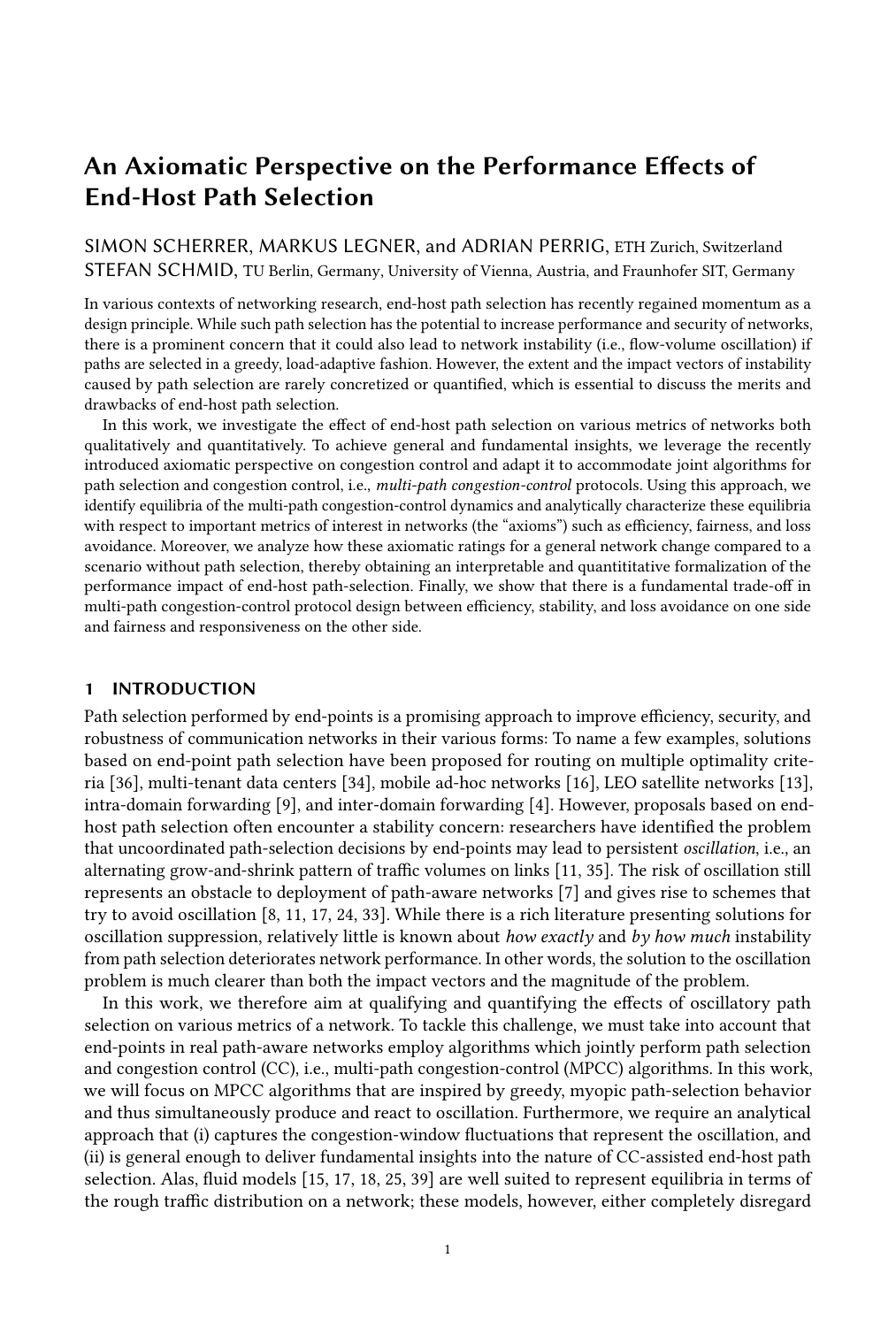congestion-control dynamics (such as the classic Wardrop model [\[39\]](#page-21-4)) or fail to capture the smallscale dynamics of congestion-window fluctuations (as noted by Peng et al., who themselves operate with a fluid model [\[25\]](#page-20-11)). More applied approaches, as employed in the design of multi-path TCP (MPTCP) [\[19,](#page-20-12) [27,](#page-20-13) [40\]](#page-21-5), can capture oscillatory phenomena (e.g., the 'flappiness' of protocols [\[19\]](#page-20-12)), but these approaches rely on ad-hoc reasoning from stylized network examples and experimental validation, which reduces their viability as generic analytic tools.

We argue that a so-called *axiomatic* approach recently initiated by Zarchy et al. [\[41\]](#page-21-6) offers both the right analytical resolution and the required generality for the question at hand. This approach is axiomatic in a sense borrowed from economics and game theory, where properties with obvious desirability (e.g., the acyclicity of preferences [\[5\]](#page-20-14) or the fairness of a bargaining outcome [\[23\]](#page-20-15)) are formulated as axioms. Zarchy et al. apply this approach to congestion control by capturing desirable properties of CC protocols such as efficiency, fairness, and stability in axioms. The approach allows to analytically rate protocols with respect to these axioms and highlight the fundamental trade-offs between them. In our work, we further extend Zarchy et al.'s model to a multi-path context with the goal of characterizing fundamental properties of joint algorithms for path selection and CC.

### 1.1 Contribution

Our paper uses a theoretical model to investigate how network performance is affected by the instability due to greedy end-point path selection. In contrast to earlier theoretical models, we develop a model that is able to capture both path-selection dynamics and congestion-window fluctuations in [§2.](#page-1-0) Within this model, we identify and formalize different classes of dynamic equilibria (in [§3](#page-6-0) and [§4\)](#page-9-0) to which the flow dynamics can be expected to converge exponentially fast. These equilibria are essential for the analytical rating of MPCC protocols: In [§5,](#page-11-0) we rate these dynamic equilibria with respect to a number of performance metrics (the axioms), which are inspired by the recently developed axiomatic approach to CC [\[41\]](#page-21-6), but extended to accommodate path selection. This equilibrium formalization allows to derive the following insights in [§6:](#page-14-0)

No trade-o between e ciency, convergence and loss avoidance: Through appropriate protocol tuning, the metrics efficiency, loss avoidance, and convergence can be simultaneously optimized. Hence, there is no trade-off between these properties in theory.

Trade-o with fairness and responsiveness: There is, however, a fundamental trade-off between the above metrics and the fairness and the responsiveness of a MPCC protocol. In particular, higher responsiveness makes a protocol less efficient, but more fair.

 $E$  ects of introducing end-host path selection: By contrasting the axiomatic performance ratings for a general network with and without path selection, we obtain a multifaceted formalization of the performance impact of introducing end-host path selection. This formalization allows to interpret and quantify how unstable path selection affects network performance depending on network parameters. The insights gained from this approach show that there are both benefits and drawbacks of end-host path selection.

## <span id="page-1-0"></span>2 MODEL AND ASSUMPTIONS

#### 2.1 Discrete Model

We leverage the analytical model of congestion control proposed by Zarchy et al. [\[41\]](#page-21-6) and extend it to a multi-path context with path selection as illustrated in Fig. [1.](#page-2-0) In summary, N agents (denoted by set  $A = \mathbf{N}$  := f0, ...,  $N$  1g) compete for bandwidth on the bottleneck links of P parallel paths from set Π. Each agent  $i$  2  $\AA$  maintains a congestion window with size  $\emph{cwnd}_i$ , which evolves over time t. At each moment  $t \, 2 \, N_0$  in discrete time, any path  $\pi \, \mathcal{Q}$   $\Pi$  accommodates a set  $A_{\pi}$ <sup>1</sup> of agents that use path  $\pi$  at moment t, and carries load  $f_{\pi}^{-1}t^{\circ} = \int_{i2A_{\pi}^{-1}t^{\circ}} cwnd_i^{1}t^{\circ}$ . Moreover, in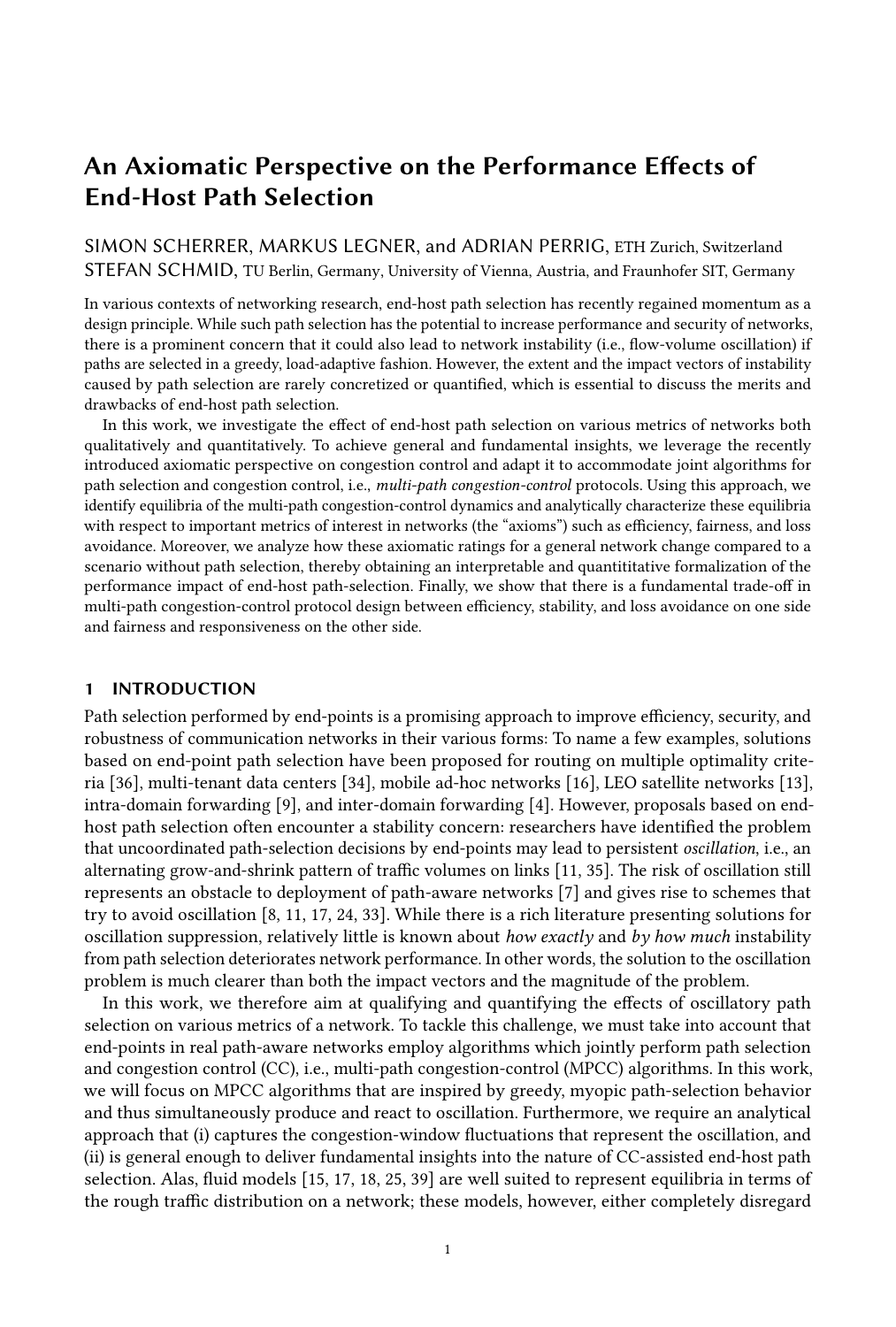Table 1. Notation used in our model in alphabetic order.

| Symbol                                             | Description                                                                                 |
|----------------------------------------------------|---------------------------------------------------------------------------------------------|
|                                                    | $A = \sqrt{N}$ Set of agents in network                                                     |
|                                                    | $A_{\pi}^{\dagger}t^{\circ}$ Set of agents using path $\pi$ at time t                       |
| $a_{\pi}{}^{1}t^{0}$                               | Number of agents using path $\pi$ at time $t$                                               |
| $\alpha^1\tau^0$                                   | Additive increase given continuity time $\tau$                                              |
| $\beta$                                            | Multiplicative-decrease parameter                                                           |
| $\mathcal{C}_{0}$                                  | Total bottleneck capacity of network                                                        |
| $C_{\pi}$                                          | Bottleneck capacity of path $\pi$                                                           |
| $cwnd_i$ <sup>1</sup> $t^{\circ}$                  | Congestion-window size of agent $i$ at time $t$                                             |
| $f^1t^0$                                           | Combined congestion-window size of all agents at time $t$                                   |
| $f_{\pi}$ <sup>1</sup> t <sup>o</sup>              | Combined congestion-window size of all agents using path $\pi$ at time t                    |
| $M_{\pi}$ <sup>1</sup> t <sup>o</sup>              | Set of agents who migrate away from path $\pi$ at time t                                    |
| m                                                  | Responsiveness (probability of switching to more attractive path in each time step)         |
| N                                                  | Number of agents in the network                                                             |
| $\boldsymbol{P}$                                   | Number of paths in the network                                                              |
| Π                                                  | Set of paths in the network                                                                 |
|                                                    | $\pi_i$ <sup>1</sup> t <sup>o</sup> Path used by agent <i>i</i> at time <i>t</i>            |
| $\pi_{\min}$ <sup>1</sup> t <sup>o</sup>           | Path with lowest utilization at time t                                                      |
| r                                                  | Reset softness (multiplicative decrease of congestion-window size on path switch)           |
| rank <sup><math>1</math></sup> $\pi$ , $t^{\circ}$ | Rank of path $\pi$ at time t (number of paths with higher utilization than $\pi$ at time t) |
| $\tau$                                             | Continuity time (time since last loss or path switch)                                       |
| $\tau_i$ <sup>1</sup> $t^{\circ}$                  | Continuity time of agent $i$ at time $t$                                                    |
| $z^1a_\pi{}^1t^0, N^0$                             | Scaling factor for extrapolating on-migration flow volume from path flow                    |

<span id="page-2-0"></span>

Fig. 1. Illustration of discrete model (Notation:  $\overline{N} = N-1$ ). The dotted arrow visualizes path migration by agent 1 from path  $\pi$  to path  $\pi^{\text{00}}$ .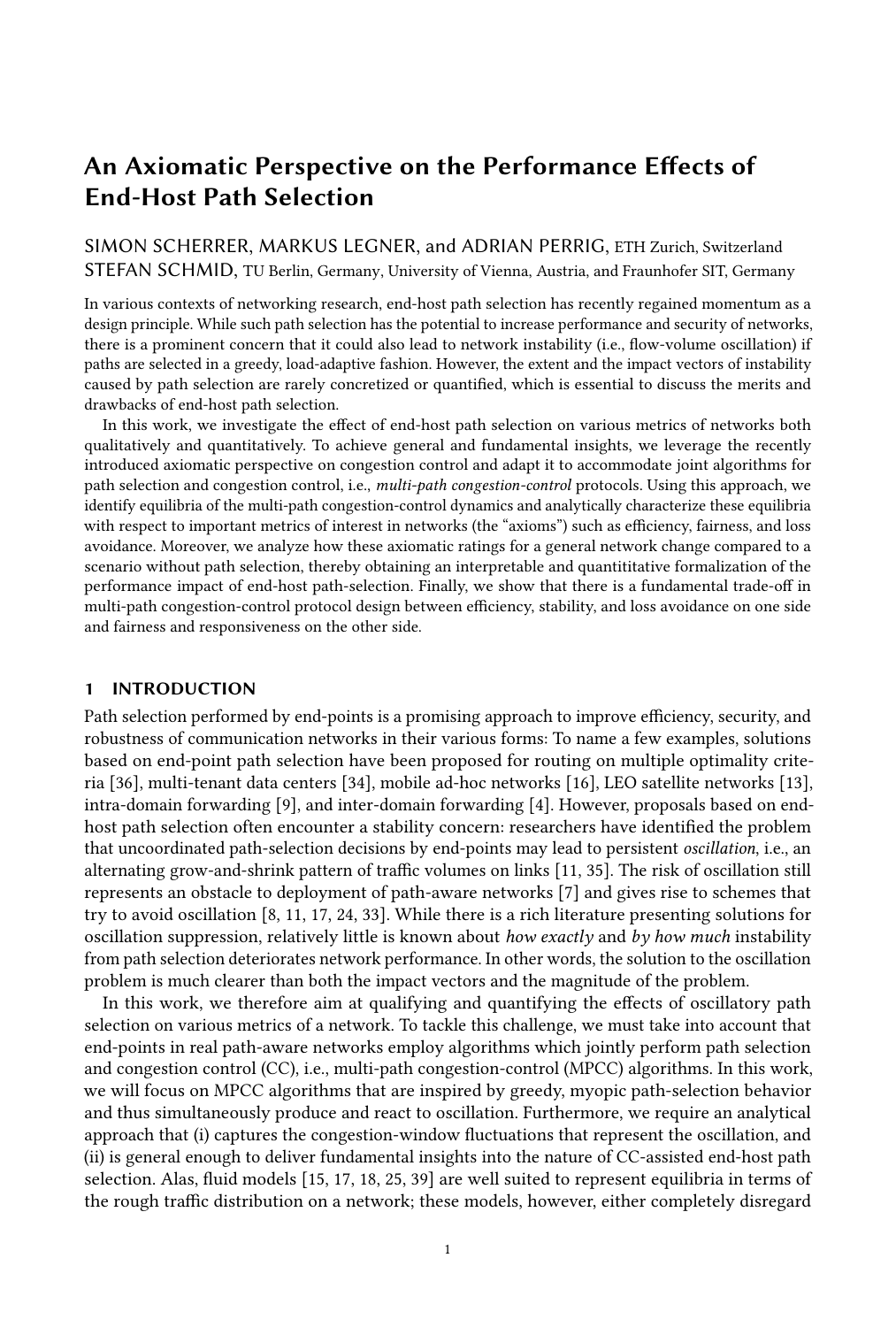each time step  $t$ , every agent  $i$  takes two actions. First, agent  $i$  performs congestion control, i.e., adapts its congestion-window size  $cwnd_i^1 t^{\circ}$  according to a chosen CC protocol  $CC_i^1 t$ ,  $cwnd_i^1 t^{\circ\circ}$ , resulting in congestion-window size  $cwnd_i^1t$ , 1<sup>o</sup>. Second, agent *i* performs *path selection*, i.e., determines the path  $\pi$  such that  $i \, 2 \, A_{\pi}^{\dagger} t^{\circ}$  and cwnd<sub>i</sub><sup> $\dagger t^{\circ}$ </sup> is included in  $f_{\pi}^{\dagger} t^{\circ}$ , according to a given path-selection strategy. In Fig. [1](#page-2-0) as well as in our following analysis, agents implement probabilistic greedy path selection, i.e., switch to the path carrying the lowest load in the last time step with a given probability  $m$ . Finally, in order to investigate different behaviors for congestion-window adaptation upon path switches, we introduce a reset-softness parameter  $r \geq 0.90$ , 1<sup> $\mu$ </sup> that determines the extent of congestion-window reduction for path-switching agents (e.g., agent 1 in Fig. [1\)](#page-2-0).

The agents are further constrained by path capacities  $C_{\pi}$ ,  $\pi$  2  $\Pi$ , where  $C_{\pi}$  is the amount of data in maximum segment size (MSS) that can be transmitted on path  $\pi$  during one round-trip time (RTT). If the capacity  $C_{\pi}$  of path  $\pi$  is exceeded by the flow  $f_{\pi}^{-1}t^{\circ}$ , the agents  $A_{\pi}^{-1}t^{\circ}$  experience packet loss and take this loss into account in their congestion-control protocol.<sup>[1](#page-3-0)</sup> For example, the TCP Reno protocol, with a multiplicative decrease of 0.5 as a reaction to loss and an additive increase of 1 otherwise, is modelled as follows for an agent  $i$  using path  $\pi$  at time  $t$ :

$$
TCPReno1t, cwndi1t00 = \begin{cases} cwndi1t0 \downarrow 1 & \text{if } f\pi1t0 \hspace{0.05in} C_{\pi} \\ 0.5 & cwndi1t0 & \text{otherwise} \end{cases}
$$
 (1)

## <span id="page-3-1"></span>2.2 Scenario of Interest and Assumptions

Since the goal of this work is to characterize the worst-case effects of oscillatory path selection, our analysis throughout the paper will focus on a network scenario that maximizes the severity of load oscillation. This scenario has the following properties, which henceforth serve as assumptions:

Greedy load-adaptive path selection. Oscillation is caused by greedy, myopic path selection behavior [\[33\]](#page-21-3), which dynamically determines the number  $a_{\pi}^{\dagger} t^{\circ} = j A_{\pi}^{\dagger} t^{\circ} j$  of agents on path  $\pi$ . In any time step *t*, agents seek out the path  $\pi_{\min}^{1} t^{\circ}$  with the lowest bottleneck utilization  $f_{\pi}^{1} t^{\circ} \cdot C_{\pi}$ and hence the lowest latency (assuming roughly equal propagation delay of all paths as stated below) and lowest loss rate. Since monitoring the state of alternative paths and switching paths consume resources, agents may not consider a path change in every time step. Instead, the pathselection behavior is regulated by a *path-migration probability m*  $2 \frac{10}{10}$ , 1<sup>*h*</sup>, denoting the probability with which an agent switches to a more attractive path in any time step. Alternatively,  $m$  can be interpreted as a measure for the responsiveness of agents.

Sequential multi-path usage. The intensity of oscillations grows with the size of shifted flow volume per time unit. In order to maximize oscillation, we therefore assume that a path-switching agent completely stops using its previously used path and exclusively sends on the newly selected path. This coarse-granular migration behavior produces sequential instead of concurrent usage of multiple paths. This mode of sequential multi-path usage approximates the actual behavior of real-world algorithms such as MPTCP, which tends to use only the most attractive path for data transmission and sends a negligible amount of probing traffic over the alternative paths [\[17,](#page-20-7) [19,](#page-20-12) [40\]](#page-21-5). Moreover, the average utility improvement per user that is possible by concurrently using multiple paths instead of a single selected path vanishes for a high number of agents [\[38\]](#page-21-7). Sequential multi-path usage implies that  $\int_{\pi/2\pi}^{\pi} a_{\pi}^{\dagger} t^{\circ} = N \, \vartheta t$ .

Disjoint and similar paths. We investigate a network consisting of paths that are parallel, disjoint and equal in terms of latency  $D_{\pi}$  and bottleneck capacity  $C_{\pi} = C \cdot P$ , where C is the bottleneck capacity of the complete network. Such a network, while being a simplification of

<span id="page-3-0"></span><sup>&</sup>lt;sup>1</sup>We note that this loss modelling is a simplification in three respects. First, loss may already occur when  $f_{\pi}$ <sup>1</sup> t<sup>o</sup> *i*  $s_{\pi}$ , namely if all agents send out all traffic  $f^{\dagger}t^{\circ}$  in a burst that exceeds the buffer size  $s_{\pi}$ . Second, even if  $f_{\pi}^{\dagger}t^{\circ}$  *i*  $C_{\pi}$ , the loss may not be perceived by all agents. Third, CC algorithms may react differently depending on the number of recent losses.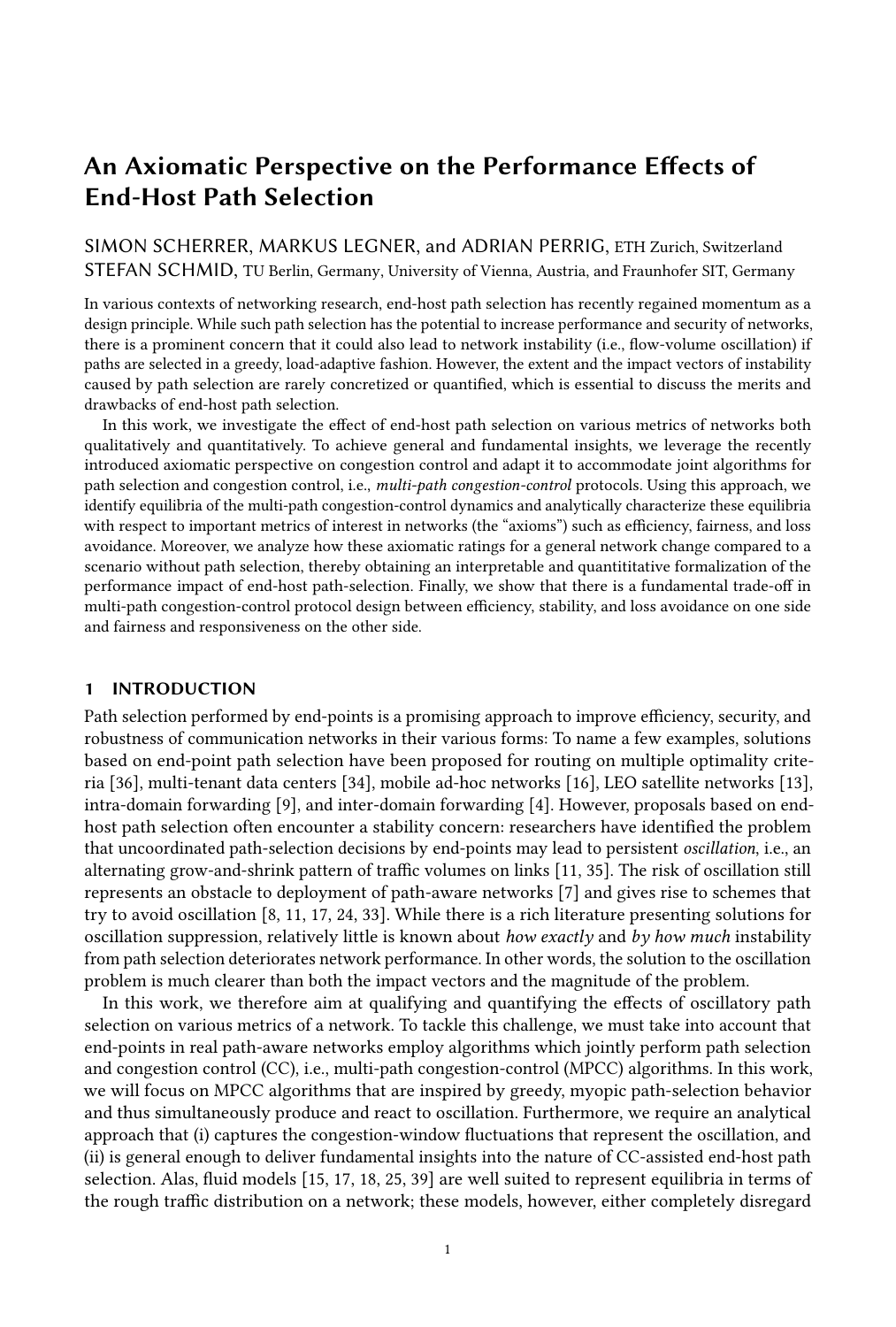general networks, is likely to bring out the worst-case effects of myopic, greedy path selection, which are the subject of this paper. In particular, load oscillations are strongest if the actions of the sending agents are strongly correlated because they react to the same (potentially misleading) feedback signals (i.e., path loss and latency) simultaneously [\[33\]](#page-21-3). If agents sharing a link react to different feedback signals or at different times, e.g., because they are using different paths with different round-trip latencies, their actions are less strongly correlated and the flow dynamics are likely to oscillate less. The feedback synchronization by equal path RTTs also ensures that the discrete time steps of the model have consistent duration across all paths.

## 2.3 Stochastic Dynamics

In summary, a multi-path congestion-control protocol  $MPCC^{\dagger}CC, m, r^{\circ}$  is a combination of a CC protocol  $CC<sup>1t</sup>°$ , a responsiveness parameter  $m$ , and a reset-softness parameter  $r$ . In a network with path selection, the MPCC dynamics can thus be represented by a pair of functions  $a_{\pi}$   $a_{\pi}$   $b^{\circ}$ ,  $f_{\pi}$   $b^{\circ}$ for any path  $\pi$  2  $\Pi$ . Since the path-selection behavior is probabilistic (regulated by responsiveness parameter  $m$ ), the MPCC dynamics are not uniquely determined by initial conditions, but need to be modeled as a stochastic process. In particular, the MPCC dynamics under universal adoption of  $MPCC<sup>1</sup>CC, m, r<sup>o</sup>$ , are given by

$$
a_{\pi}^{\dagger}t \, \square^{\circ} = \begin{pmatrix} a_{\pi}^{\dagger}t^{\circ} & M_{\pi}^{\dagger}t^{\circ} \\ a_{\pi}^{\dagger}t^{\circ} & \bar{\pi} < \pi \end{pmatrix} \text{ iff } \pi < \pi_{\min}^{\dagger}t^{\circ} \text{ then}
$$
\n
$$
a_{\pi}^{\dagger}t^{\circ} \qquad \text{otherwise}
$$
\n
$$
(2a)
$$

<span id="page-4-1"></span><span id="page-4-0"></span>
$$
f_{\pi}^1 t \, , \, 1^0 = \int_{\pi}^{1} t^0 \, \int_{\tilde{\pi} < \pi} i2M_{\pi} t^0 \, \, \text{cwnd}_i^1 t^0 \, , \qquad i2A_{\pi}^1 t^0 \, \text{d} \text{cwnd}_i^1 t^0 \, \qquad \text{if } \pi < \pi_{\min}^1 t^0 \tag{2b}
$$
\n
$$
f_{\pi}^1 t^0 \, , \qquad \tilde{f}_{\pi}^1 t^0 \, , \qquad i2M_{\pi}^1 t^0 \, \, \text{cwnd}_j^1 t^0 \, , \qquad i2A_{\pi}^1 t^0 \, \, \text{d} \text{cwnd}_i^1 t^0 \, \qquad \text{otherwise},
$$

where  $M_{\pi}$ <sup>1</sup><sup>°</sup> is a random subset of  $A_{\pi}$ <sup>1</sup><sup>°</sup>, which contains the agents who leave path  $\pi$  at time *t*, and  $\Delta c wnd_i^1t^o = c wnd_i^1t$ ,  $1^o$   $c wnd_i^1t^o$ . Intuitively, the flow on a more congested path  $\pi$  is reduced by the congestion windows of all agents  $M_{\pi}$  that leave the path, and increased by the congestionwindow growth of the remaining agents  $A_{\pi}$ <sup>1</sup><sup>°</sup> n  $M_{\pi}$ <sup>1</sup><sup>°</sup>. In contrast, the flow on the least congested path  $\pi$  is increased by the reset congestion-window sizes  $r \cdot \text{cwnd}_i^{-1} t^\circ$  of the agents  $j \cdot 2 M_{\pi}$  who migrate to path  $\pi$  and the congestion-window growth of the previously present agents  $A_{\pi}^{\dagger}$   $\mathbf{t}^{\circ}$ .

## 2.4 Expected Dynamics

While the formulations in Eq. [\(2\)](#page-4-0) capture the evolutionary dynamics of an MPCC system, their discrete and probabilistic nature hinders analytic treatment. However, as we investigate large-scale systems with a high number of agents, the law of large numbers allows that the probabilistic elements in Eq. [\(2\)](#page-4-0) can be well approximated by their expected values and traffic randomness can be greatly ignored. For the remainder of this paper, we therefore consider the expected MPCC dynamics, where the recursion on the random variables  $a_{\pi}^{\dagger}t^{\circ}$ ,  $f_{\pi}^{\dagger}t^{\circ}$  is approximated with a recursion on the expectations  $\hat{a}_{\pi}^{\dagger}t^{\circ}, \hat{f}_{\pi}^{\dagger}t^{\circ}$  (where we write  $\hat{x} := \mathbb{E} \hat{x} \times \hat{y}$  for any function x). The accuracy of this approximation will be validated with simulations in Appendix [B.](#page-23-0)

Concerning the agent dynamics in Eq. [\(2a\)](#page-4-1), we note that E<sub>i</sub> $M_{\pi}$ <sup>1</sup><sup>0</sup><sup>o</sup>j $\mu$  =  $m \hat{a}_{\pi}$ <sup>1</sup><sup>0</sup> for any path  $\pi$  <  $\pi_{\min}$ <sup>1</sup><sup>o</sup>. Moreover, the expected volume of flow associated with the agents in  $M_{\pi}$  in Eq. [\(2b\)](#page-4-0) is a proportional share of the expected total flow  $\hat{f}_{\pi}^{-1}t^{\circ}$  on path  $\pi: \mathbb{E}$   $\sum_{i \geq M_{\pi}}^{M_{\pi}} c \leq \pi/2$   $\hat{f}_{\pi}^{-1}t^{\circ}$ . By the same argument, it holds that  $E = \int_{\tilde{\pi} < \pi}^{\pi} i 2M_{\tilde{\pi}}^1 t^{\circ}$  r cwnd<sub>j</sub>  $1 t^0$  =  $m r$   $\int_{\tilde{\pi} < \pi}^{\pi} i 1 t^{\circ}$  for  $\pi = \pi_{\min}^1 t^{\circ}$ . However, in order to make the second case of Eq. [\(2b\)](#page-4-0) independent of flows  $f_{\pi}$  on alternative paths, we additionally make the following approximation:  $\int_{\tilde{\pi} < \pi}^{\pi} \hat{f}_{\tilde{\pi}}^* i t^{\circ} = N - \hat{a}_{\pi} \hat{a}_{\pi}^* i t^{\circ} + \hat{a}_{\pi} \hat{a}_{\pi}^* i t^{\circ} = N - \hat{a}_{\pi} \hat{a}_{\pi}^* i t^{\circ} + \hat{a}_{\pi} \hat{a}_{\pi}^* i t^{\circ}$  $z^{\dagger} \hat{a}_{\pi}^{\dagger} t^{\circ}$ ,  $N^{\circ} \hat{f}_{\pi}^{\dagger} t^{\circ}$ , where  $z^{\dagger} \hat{a}_{\pi}^{\dagger} t^{\circ}$ ,  $N^{\circ}$  is henceforth referred to as the *extrapolation factor*. In this approximation, the flow on path  $\pi$  is scaled proportionally to the number of agents  $N \hat{a}_{\pi}^{\dagger}i^{\circ}$  on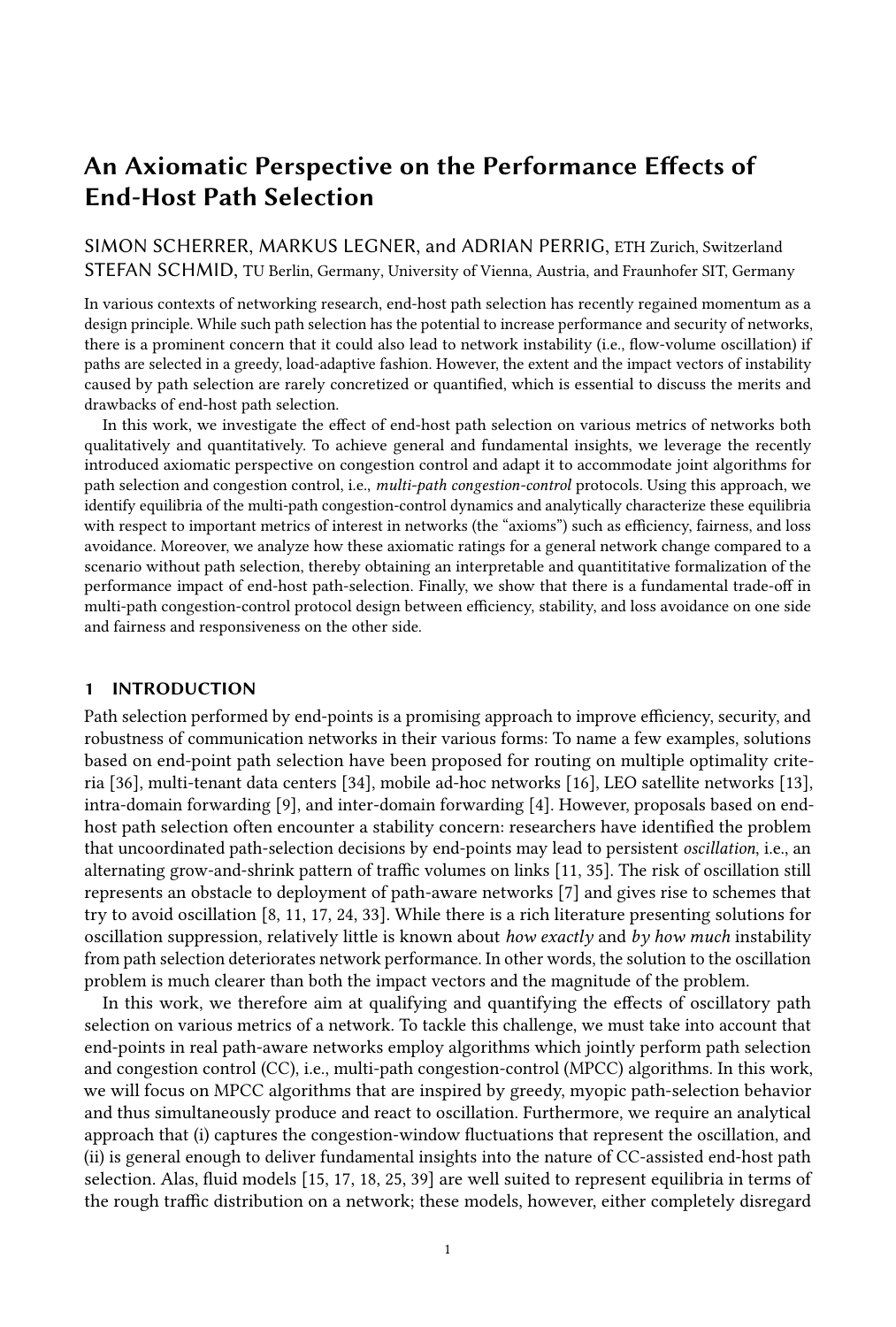other paths. This approximation can be justified on the grounds that in a steady state, imbalances in path load are likely to stem from imbalances in the number of agents between paths, not from imbalances in the average congestion-window size between paths.

Finally, in order to arrive at the expected flow dynamics  $\hat{f}_{\pi}$ <sup>1</sup>t<sup>o</sup>, the expected combined congestionwindow change  $E^*$   $\bigcup_{k \geq A_{\pi}^{-1} t^{\circ}} \Delta c w n d_k^{-1} t^{\circ}$  (or for  $A_{\pi}^{-1} t$  , 1<sup>o</sup>, respectively) must be formalized. Of course, this change depends on the CC protocols employed by the agents. In order to maximize the generality of our analysis, we rely on the following generic form of a loss-based CC protocol employed by each agent *i*, where  $\pi_i$ <sup>1</sup> $t$ <sup>o</sup> denotes the path that agent *i* uses at time *t*:

<span id="page-5-2"></span>
$$
CC_{i}^{1}t, \; cwnd_{i}^{1}t^{00} = \begin{cases} \text{cwnd}_{i}^{1}t^{0} & \text{if } f_{\pi_{i}^{1}t^{0}}^{1}t^{0} & C_{\pi_{i}^{1}t^{0}} \\ \beta & \text{cwnd}_{i}^{1}t^{0} & \text{otherwise} \end{cases}
$$
(3)

Here,  $\tau_i^1 t^\circ$  is the so-called *continuity time* of agent *i*, i.e., the number of time steps in which agent  $i$  has already been on its current path without experiencing packet loss. This continuity time is the argument to a function  $\alpha$ , which determines the additive increase to the congestion window in absence of loss. This formulation allows to mimic the window-growth behavior in classic TCP Reno [\[22\]](#page-20-16), in the widely deployed TCP CUBIC [\[14\]](#page-20-17), in the slow-start phase of many TCP protocols [\[37\]](#page-21-8), or in more theoretical MIMD protocols [\[2\]](#page-20-18). Finally,  $\beta$  2  $\gamma$ 0, 1¼ is a parameter that determines the multiplicative decrease of the congestion-window size in the case of packet loss, which is the predominant practice in CC protocols.

Based on the probability distribution for the continuity time  $\tau_i^{\dagger}i^{\circ}$  of any agent  $i \in A_{\pi}^{\dagger}i^{\circ}$  at time t from Appendix [A,](#page-22-0) we can calculate the average congestion-window increase per agent conditioned on the path  $\pi$  used by the agent at time  $t: \hat{\alpha}_{\pi}^{\dagger} t^{\circ} = \prod_{\tau=0}^{\infty} P \times \tau_i^{\dagger} t^{\circ} = \tau$  j  $i \in A_{\pi}^{\dagger} t^{\circ}$   $\forall i \in \mathbb{N}$ . This average congestion-window increase then allows to obtain the aggregate additive increase in absence of loss. In contrast, loss reduces the expected flow volume  $\hat{f}_{\pi}^{\dagger}t^{\circ}$  through multiplicative decrease  $\beta$ , complementing the effects of out-migration (for  $\pi < \pi_{min}^{-1}t^{\circ}$ ) or in-migration (for  $\pi_{min}^{-1}t^{\circ}$ ). Under universal adoption of a protocol  $MPCC^{\dagger}CC, m, r^{\circ}$ , the expected dynamics therefore are:

<span id="page-5-1"></span>
$$
\hat{a}_{\pi}^{\dagger}t \, \square \, 1^{\circ} = \begin{cases} 1 & m^{\circ} \quad \hat{a}_{\pi}^{\dagger}t^{\circ} \\ 1 & m^{\circ} \quad \hat{a}_{\pi}^{\dagger}t^{\circ} \end{cases} \quad \text{if } \pi < \pi_{\min}^{\dagger}t^{\circ} \tag{4a}
$$

<span id="page-5-0"></span>
$$
\hat{f}_{\pi}^{\dagger}t \, ,\, 1^{0} = \n\begin{array}{c}\n\mathbf{3}^{1}1 \, m^{0} \, \hat{f}_{\pi}^{\dagger}t^{0} \, ,\, \hat{\alpha}_{\pi}^{\dagger}t^{0} \, 11 \, m^{0} \, \hat{a}_{\pi}^{\dagger}t^{0} \\
1 \, ,\, m \, r \, z^{1}\hat{a}_{\pi}^{\dagger}t^{0}, N^{0} \, \hat{f}_{\pi}^{\dagger}t^{0} \, ,\, \hat{\alpha}_{\pi}^{\dagger}t^{0} \, \hat{a}_{\pi}^{\dagger}t^{0} \, \text{if} \, \pi = \pi_{\min}^{\dagger}t^{0} \wedge \hat{f}_{\pi}^{\dagger}t^{0} \, C_{\pi} \\
\mathbf{3}^{0} \, \hat{f}_{\pi}^{\dagger}1 \, m^{0} \, \hat{f}_{\pi}^{\dagger}t^{0} \\
\mathbf{4}^{1} \, \hat{f}_{\pi}^{\dagger}1 \, \hat{f}_{\pi}^{\dagger}1 \, \hat{f}_{\pi}^{\dagger}1 \, \hat{f}_{\pi}^{\dagger}1 \, \hat{f}_{\pi}^{\dagger}1 \, \hat{f}_{\pi}^{\dagger}1 \, \hat{f}_{\pi}^{\dagger}1 \, \hat{f}_{\pi}^{\dagger}1 \, \hat{f}_{\pi}^{\dagger}1 \, \hat{f}_{\pi}^{\dagger}1 \, \hat{f}_{\pi}^{\dagger}1 \, \hat{f}_{\pi}^{\dagger}1 \, \hat{f}_{\pi}^{\dagger}1 \, \hat{f}_{\pi}^{\dagger}1 \, \hat{f}_{\pi}^{\dagger}1 \, \hat{f}_{\pi}^{\dagger}1 \, \hat{f}_{\pi}^{\dagger}1 \, \hat{f}_{\pi}^{\dagger}1 \, \hat{f}_{\pi}^{\dagger}1 \, \hat{f}_{\pi}^{\dagger}1 \, \hat{f}_{\pi}^{\dagger}1 \, \hat{f}_{\pi}^{\dagger}1 \, \hat{f}_{\pi}^{\dagger}1 \, \hat{f}_{\pi}^{\dagger}1 \, \hat{f}_{\pi}^{\dagger}1 \, \hat{f}_{\pi}^{\dagger}1 \, \hat{f}_{\pi}
$$

#### 2.5 Limitations

While our model presents a tractable approach to analyze oscillatory MPCC dynamics, our investigation and the resulting insights have clear limitations worth addressing in future research. In particular, as our network model is an extension of the network model by Zarchy et al. [\[41\]](#page-21-6), our work inherits some limitations noted by Zarchy et al., most importantly the assumption of synchronized feedback, the focus on a specific type of network, and the disregard for queuing dynamics. However, it is noteworthy that our work addressed the previously identified challenge concerning randomized protocols through the concept of expected dynamics. In general, the comprehensiveness of our analysis would benefit from relaxing the worst-case conditions elicited in Section [2.2,](#page-3-1) most prominently the assumption of disjoint and similar paths, and from introducing latency-based and model-based CC protocols.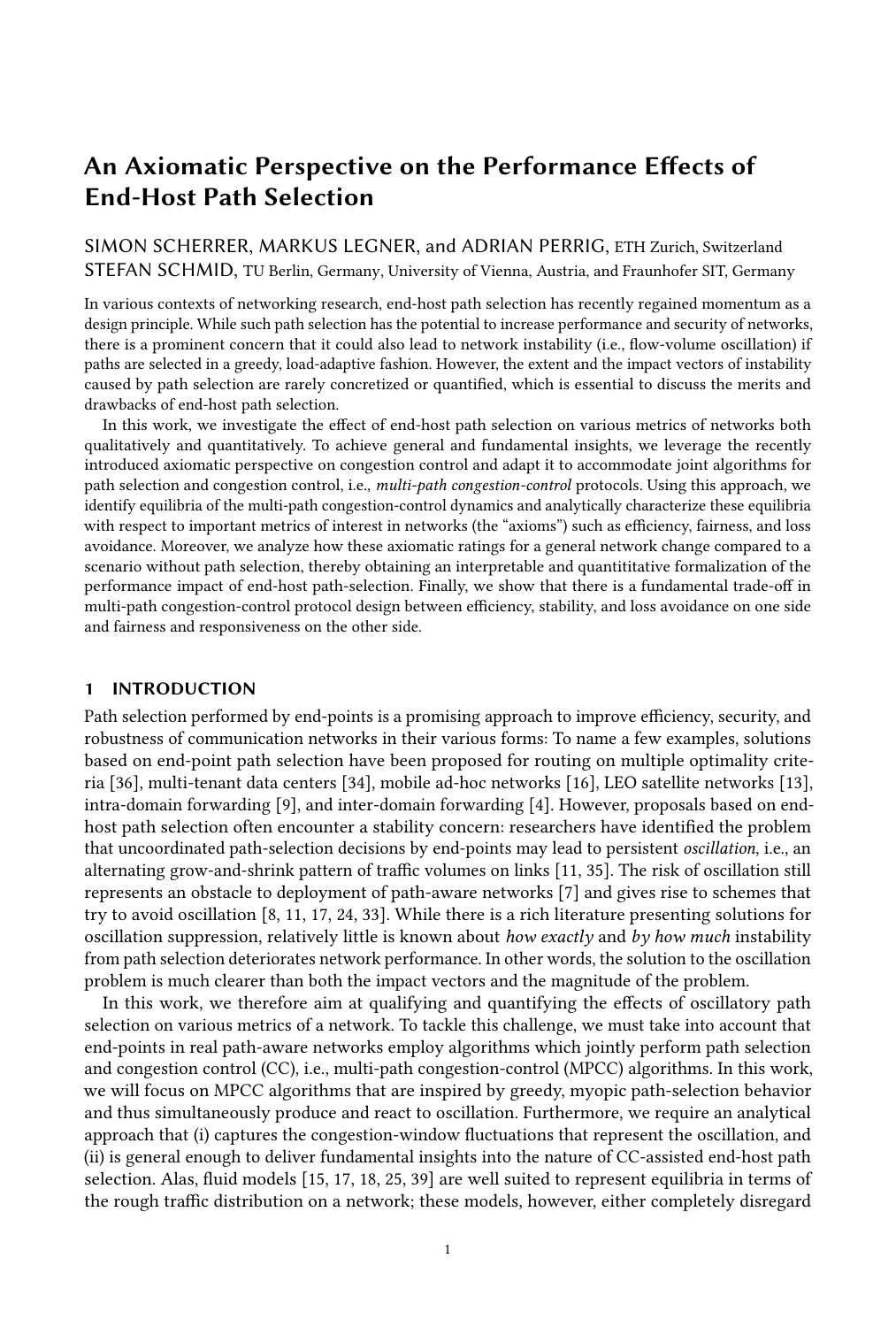## <span id="page-6-0"></span>3 LOSSLESS EQUILIBRIA

In order to rate MPCC protocols, we focus on the equilibria that these protocols induce, i.e., stable load patterns to which the MPCC dynamics from Eq. [\(4\)](#page-5-0) eventually converge. In this section, we characterize one class of equilibria that are attained before the capacity limit of any bottleneck link is exceeded, i.e., these equilibria are lossless. Equilibria without this lossless property, i.e., lossy equilibria, are presented in Section [4.](#page-9-0) All of these equilibria are dynamic equilibria, i.e., periodic patterns of the number of agents and the load on the different paths. Note that the insights regarding equlibria only apply to the theoretical construct of expected dynamics in an exact sense, and only approximately apply to actual MPCC dynamics.

## <span id="page-6-3"></span>3.1 Structure of Lossless Equilibria

In order to characterize lossless equilibria, we need to investigate whether the expected MPCC dynamics tend to exhibit a certain pattern in the case where capacity limits are disregarded. Unfortunately, even this simplified discrete dynamical system (determined by Eq. [\(4\)](#page-5-0) without the two last cases of Eq. [\(4b\)](#page-5-0)) is analytically intractable due to the presence of case distinctions in the evolution functions [\[12\]](#page-20-19). Instead, we use a hybrid approach, similar to previous work [\[1\]](#page-20-20): By performing simulations as in Fig. [10,](#page-23-1) we arrive at the following two observations about MPCC dynamics with greedy, myopic agents sharing parallel and similar paths (cf. Section [2.2\)](#page-3-1), which serve as a basis for further analytical investigation:

In-migration is utilization-maximizing: Whenever path  $\pi$  with minimal utilization within the expected dynamics, i.e.,  $\hat{u}_{\pi}^{\dagger}t^{\circ} = \hat{f}_{\pi}^{\dagger}t^{\circ} \cdot C \cdot P^{\circ}$ , experiences in-migration according to the second case of Eq. [\(4b\)](#page-5-0), this path tends to become the most utilized path in the next time step.<sup>[2](#page-6-1)</sup>

Out-migration is order-preserving: If two paths  $\pi$  and  $\tilde{\pi}$  with  $\hat{u}_{\pi}$ <sup>1</sup> $t^{\circ}$  *i*  $\hat{u}_{\tilde{\pi}}$ <sup>1</sup> $t^{\circ}$  experience out-migration according to the first case of Eq. [\(4b\)](#page-5-0), it tends to hold that  $\hat{u}_{\pi}^{\dagger}$   $t_{\pi}^{\dagger}$   $\hat{u}_{\pi}^{\dagger}$   $\hat{u}_{\pi}^{\dagger}$   $\hat{u}_{\pi}^{\dagger}$   $\hat{u}_{\pi}$ 

If the expected dynamics consistently conform to these two observations, they exhibit the following pattern which uniquely determines the least utilized path in every time step:

DEFINITION 1. MPCC dynamics exhibit P-step oscillation if there exists a time  $t_0$  0 such that

8T 0. 
$$
\text{rank}^1 \pi, t_0^{\circ} = p = \text{rank}^1 \pi, t_0 \sqrt{1-\frac{p}{n}} = \frac{1}{p} \sqrt{1-\frac{p}{n}}
$$
 mod P, (5)

where rank<sup> $\pi$ </sup>,  $t^{\circ}$  ranks all paths  $\pi$  2  $\Pi$  in descending order according to their utilization at time t:

<span id="page-6-4"></span>rank¹𝜋, 𝑡º = 𝑝 () jf𝜋˜ j 𝑢ˆ𝜋˜ ¹𝑡º ¡ 𝑢ˆ<sup>𝜋</sup> ¹𝑡ºgj = 𝑝. (6)

In  $P$ -step oscillation, the assignment of the rank to paths changes in a round-robin fashion, i.e., in any time step *t*, every path  $\pi$  rises by one rank, except the path with rank  $P$  1 (i.e., with the lowest expected utilization), which obtains rank 0 at time  $t_{\text{A}}$  1. After P time steps, a path reaches its original place in the ranking order, i.e., rank<sup>1</sup> $\pi$ ,  $t^{\circ}$  = rank<sup>1</sup> $\pi$ ,  $t_{\circ}$ ,  $t^{\circ}$  for all  $t$   $t_0$ . We present an argument for the prevalence of *P*-step oscillation in Section [3.3.](#page-8-0)

#### <span id="page-6-2"></span>3.2 Lossless Agent Equilibrium

As this P-step oscillation uniquely determines the least congested path in any time step  $t$   $t_0$ , this pattern also determines the agent-migration dynamics. Starting from an agent distribution  $fa_{\pi}^{-1}t_0^{\circ}g_{\pi}z_{\Pi}$  at time  $t_0$ , all the paths  $\pi$  with rank  $\pi$ ,  $t_0^{\circ}$  < P 1 will experience an outflow of agents (according to case 1 in Eq. [\(4a\)](#page-5-1)) and only the path with rank  $P$  1 experiences an inflow of agents (according to case 2 in Eq. [\(4a\)](#page-5-1)). In a single round of P-step oscillation with start time  $t_0$ , the path  $\pi^{0}$ <sup>°</sup> with rank<sup>1</sup> $\pi^{10}$ <sup>°</sup>,  $t_0$ <sup>°</sup> = 0 will thus first experience agent outflow for P 1 times and then

<span id="page-6-1"></span> $2$ This observation suggests that myopic, greedy load-adaptive path selection is not a Nash equilibrium strategy, which has also been demonstrated by recent research [\[33\]](#page-21-3).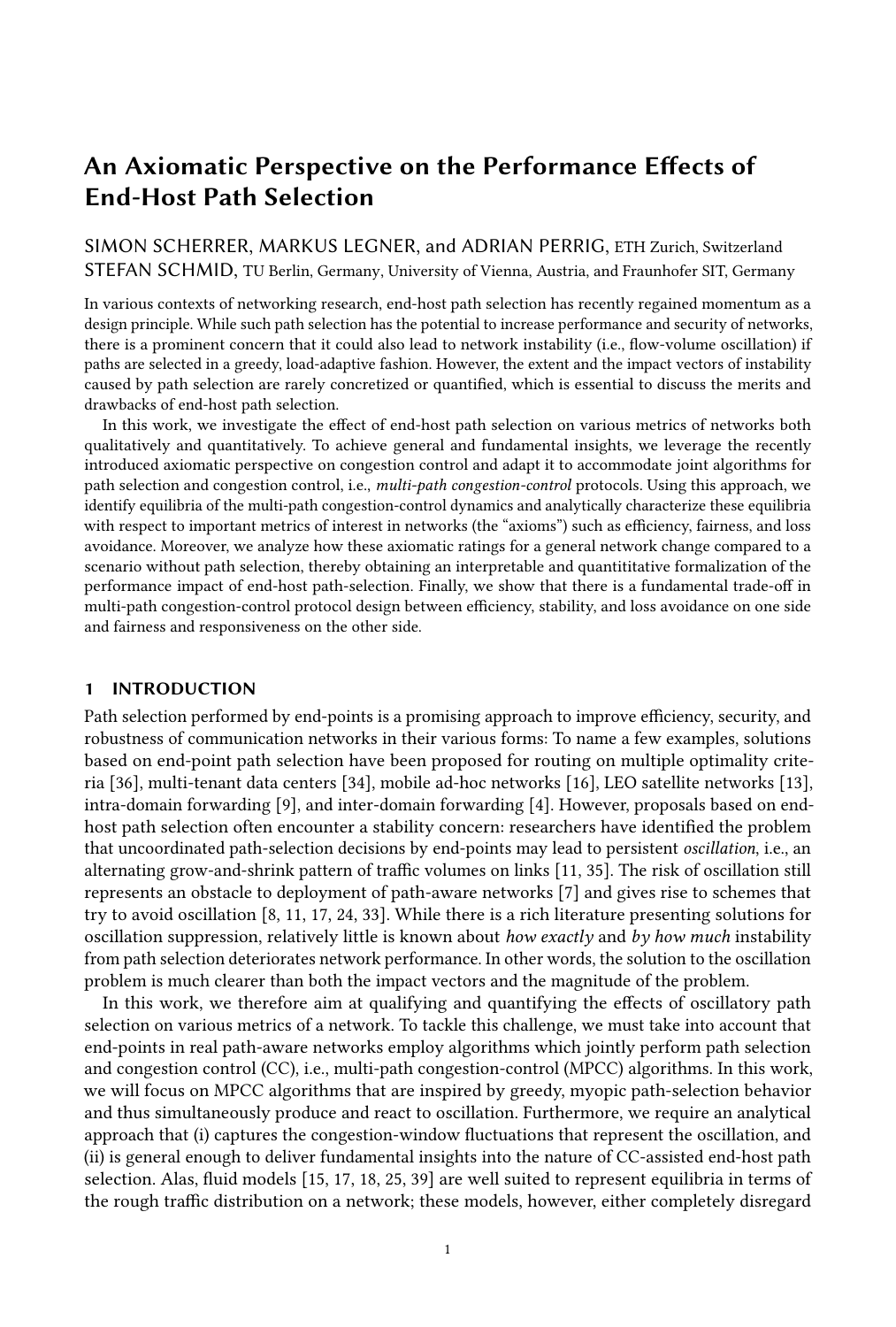<span id="page-7-1"></span>

**THE REAL PROPERTY AND**  $\hat{f}^{\left(}$ (0)  $\begin{bmatrix} 1 \\ 1 \end{bmatrix}$  $\hat{f}^{\left(}$ (1)  $\hat{f}^{\left( \right) }$  $^{(0)}(t)$  $\hat{f}^{\left(}$ (2)  $\hat{f}^($  $^{(1)}(t)$  $^{(2)}(t)$  $\hat{f}^($ 0 50 100 150 200 250 t

Fig. 2. Convergence to lossless agent equilibrium for  $P = 3$  and  $m = 0.1$ .

Fig. 3. Convergence to lossless flow equilibrium for  $P = 3$ ,  $m = 0.1$ , and  $r = 0.5$ .

once experience agent inflow. Hence, the following difference equation characterizes the discrete dynamical system for a granularity of  $P$  time steps:

<span id="page-7-0"></span>
$$
\hat{a}_{\pi^{10^{\circ}}}{}^{1}t_{0} \, , \, P^{\circ} = {}^{1}1 \, m^{\circ P} \, \hat{a}_{\pi^{10^{\circ}}}{}^{1}t_{0}^{\circ} \, , \, m \, N, \tag{7}
$$

To find an equilibrium of the dynamic system for the agent dynamics on  $\pi^{10^\circ}$ , we identify a fixed point of the difference equation in Eq. [\(7\)](#page-7-0), i.e., we solve

$$
\hat{a}^{10^{\circ}} = 11 \quad m^{\circ P} \quad \hat{a}^{10^{\circ}} \quad m \quad N \qquad (\ ) \qquad \hat{a}^{10^{\circ}} = \frac{m \quad N}{1 \quad 11 \quad m^{\circ P}}, \tag{8}
$$

where  $\hat{a}^{10^{\circ}}$  is the *equilibrium value* for any  $\hat{a}_{\pi}^{-1}t^{\circ}$  with rank  $^1\pi$ ,  $t_0^{-\circ}$  = 0, which generalizes as follows:

INSIGHT 1. Convergence to Unique Dynamic Agent Equilibrium. Under P-step oscillation, the expected agent dynamics  $\hat{a}_{\pi}$ <sup>1</sup><sup>°</sup> $g_{\pi 2\Pi}$  of an MPCC system asymptotically converge to a unique dynamic equilibrium, i.e., a cyclic series of states. This dynamic equilibrium of the agent dynamics consists of  $P$  states in each of which the rank- $p$  path accommodates the corresponding equilibrium amount of agents  $\hat{a}^{\dagger}p^{\circ}$ , i.e.,

$$
\hat{a}_{\pi}^{\dagger}t^{\circ} = \hat{a}^{\dagger}^{\text{rank}^{\dagger}\pi,t^{\circ\circ}}, \text{ where } \hat{a}^{\dagger}P^{\circ} = \frac{11}{1} \frac{m^{\circ p} m N}{1 \cdot 11 m^{\circ P}}.
$$
 (9)

This convergence can be shown by finding a trajectory function:

DEFINITION 2. A trajectory function  $x_{\pi}^{\perp p^{\circ}}$  is an explicit interpolation function that yields the correct value of path-specific dynamics  $x_{\pi}$ <sup>1</sup> detected moments where path  $\pi$  has rank  $p$ :

<span id="page-7-2"></span>
$$
8k \ 2 \ N \quad 0. \quad x_{\pi}^{1} p^{\circ} 1_{\tau_{\pi p}} \quad k \quad P^{\circ} = x_{\pi}^{1} t_{\pi p} \quad k \quad P^{\circ}, \tag{10}
$$

where  $t_{\pi p}$  = minft j t  $t_0 \wedge$  rank<sup>1</sup> $\pi$ ,  $t^{\circ}$  =  $p$ g and  $t_0$  is the start time of P-step oscillation.

For the agent dynamics  $\hat{a}_{\pi}^{\dagger}t^{\circ}$ , such a trajectory function is given by

$$
\hat{a}_{\pi}^{1p^{0}}{}^{1}t^{0} = \hat{a}_{\pi}^{1}t_{\pi p}^{0} \quad \hat{a}^{1p^{0}}^{1} 11 \quad m^{0t} t_{\pi p}^{1} \quad \hat{a}^{1p^{0}}.
$$
 (11)

As  $\lim_{t\to 1} \hat{a}_\pi^{1p^\circ}$   $t^\circ = \hat{a}^{1p^\circ}$ , the trajectory functions converge to the equilibrium found above exponen-tially fast. Figure [2](#page-7-1) visualizes the asymptotic convergence to the dynamic equilibrium  $\hat{a}^1{}^p{}^{\hat{0}}9_{p2}, p$ (highlighted in blue) along the trajectory functions.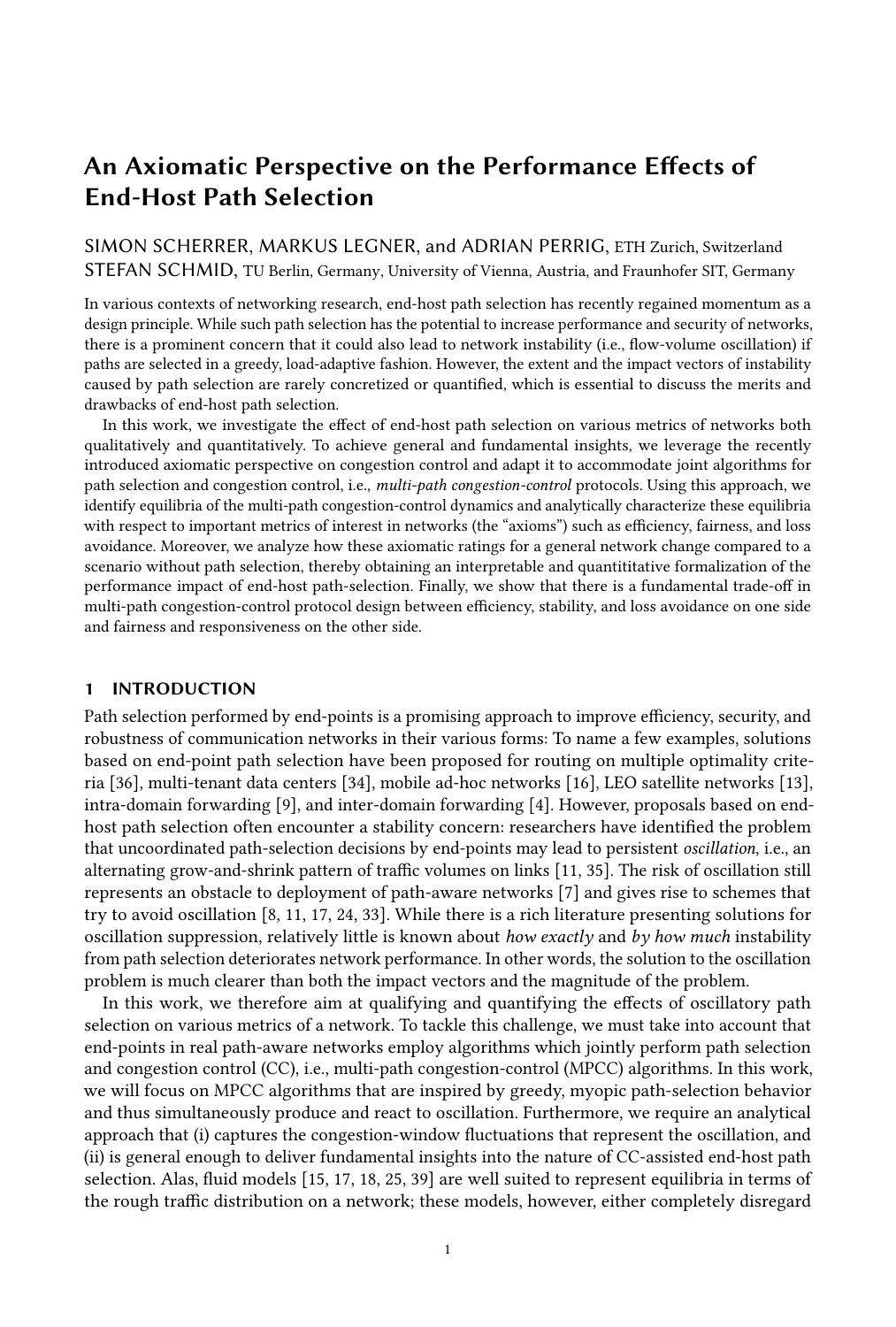### <span id="page-8-0"></span>3.3 Lossless Flow Equilibrium

After identifying the agent equilibrium in Section [3.2,](#page-6-2) we identify the equilibria of the MPCC flow dynamics  $\hat{f}_n^{\hat{i}}$ <sup>1</sup><sup>o</sup> $g_{\pi 2\Pi}$  in this section. We first consider *hypothetical equilibria*, which are equilibria of the flow dynamics under the assumption that the capacity of each path is never exceeded. In a second step, we will show under which conditions these hypothetical equilibria are actual equilibria.

3.3.1 Hypothetical Flow Equilibria. To find the hypothetical equilibria of the flow dynamics, we can simplify the flow dynamics from Eq. [\(4b\)](#page-5-0) by disregarding the capacity limit  $C \cdot P$ . In addition, we insert the equilibrium agent levels  $\hat{a}^{\dagger} \hat{p}^{\circ}$  from Section [3.2](#page-6-2) and the expected additive increase  $\hat{\alpha}^{\dagger} \hat{p}^{\circ}$ derived in Appendix [A](#page-22-0) to arrive at the following formulation:

$$
\hat{f}_{\pi}^{\dagger}t \, \square^{0} = \begin{cases}\n1 & m^{0} \quad \hat{f}_{\pi}^{\dagger}t^{0} \, \square \, \hat{\alpha}^{\dagger} \text{rank}^{\dagger} \pi, t^{00} \quad \hat{a}^{\dagger} \text{rank}^{\dagger} \pi, t^{00} \\
1 \, \square \, m \, r \, z^{1}m, P^{0} \, \hat{f}_{\pi}^{\dagger}t^{0} \, \square \, \hat{\alpha}^{\dagger} P^{-1^{0}} \, \hat{a}^{\dagger} P^{-1^{0}} \quad \text{if } \text{rank}^{\dagger} \pi, t^{0} = P \quad 1,\n\end{cases} \tag{12}
$$

where the extrapolation factor  $z$  is only dependent on  $m$  and  $P$  given the agent equilibrium, i.e.,  $z^1 m$ ,  $P^0 = N \cdot \hat{a}^{1 \cdot \hat{P}-1^0}$   $1 = 11 \cdot 11 \cdot m^{0 \cdot \hat{P}-10} \cdot 1 \cdot m^{0 \cdot \hat{P}-10}$ .

Similar to Eq. [\(7\)](#page-7-0), we set up a first-order difference equation for the dynamics for the path that has rank  $p$  at time  $t_0$  (where the P-step oscillation starts) and find a fixed point that is attained every  $P$  time steps, for example for ranks 0 and  $P_1$ :

<span id="page-8-2"></span>
$$
\hat{f}^{10^{\circ}} = \frac{1}{\prod_{p=0}^{1} \frac{1}{\hat{\alpha}^1 p^0} \sum_{p=0}^{1} \hat{\alpha}^1 p^0 \sum_{p=0}^{1} \hat{\alpha}^1 p^0 \sum_{p=0}^{1} \hat{\alpha}^1 p^1 \sum_{p=0}^{1} \hat{\alpha}^1 p^1 \sum_{p=0}^{1} \hat{\alpha}^1 p^0}} \tag{13a}
$$

$$
\hat{f}^{1P-1^{\circ}} = \frac{\int_{p=0}^{p-2} \hat{\alpha}^{1p^{\circ}} \cdot \hat{\alpha}^{1P-1^{\circ}} \cdot 1 \cdot m^{\circ P-1} \cdot \hat{a}^{1P-1^{\circ}}}{1 \cdot 1 \cdot 1 \cdot m \cdot r \cdot z^{1} m P^{\circ \circ \circ \cdot 1} \cdot 1 \cdot m^{\circ P-1}}.
$$
\n(13b)

The fixed point for a general rank  $p$  can be derived analogously and expressed by a similar (albeit quite complicated) term  $\hat{f}^1{}^{p}$ ° shown in Eq. [\(40\)](#page-25-0) in Appendix [C.](#page-25-1) These fixed points  $f \hat{f}^1{}^{p}$ °  $g_{p2}$ , $p_{\theta}$ constitute the hypothetical equilibrium, i.e., if a rank-*p* path carries flow volume  $\hat{f}^{1p}$ °, the path will carry this flow volume again  $P$  time steps later, where it is again the rank- $p$  path.

<span id="page-8-3"></span>Insight 2. Hypothetical Dynamic Flow Equilibrium. If capacity limits of links are disregarded, the dynamic equilibrium of the flow dynamics  $f \hat{f}_{\pi}$ <sup>1</sup><sup>°</sup> $g_{\pi 2\Pi}$  consists of *P* states in each of which the rank-p path accommodates flow volume  $\hat{f}^{1p^{\circ}}$ .

In order for such an equilibrium to be valid, it must be consistent with P-step oscillation, i.e., it must hold that  $\hat{f}^{1p^{\circ}}$   $j \hat{f}^{1p}$  is 1<sup>0</sup> for all  $p \geq p$  1<sup>1</sup>. Interestingly, if a certain parameter combination is associated with an invalid equilibrium, it follows that  $P$ -step oscillation is fundamentally impossible for that parameter combination. However, we show in Appendix [C](#page-25-1) that only a small part of the parameter space, containing rather extreme parameters, is inconsistent with P-step oscillation.

Similarly as in Section [3.2,](#page-6-2) convergence to this equilibrium can be proven using a trajectory function (cf. Definition [2\)](#page-7-2). The following trajectory function yields the correct flow volume in all subsequent time steps where path  $\pi$  has rank  $p$  again:

<span id="page-8-4"></span>
$$
\hat{f}_{\pi}^{1p^{\circ}}{}^{1}t^{\circ} = \hat{f}_{\pi}^{1}t_{\pi p}^{^{\circ}} \hat{f}^{1p^{\circ}} \qquad 1_{1} \qquad m \qquad r \qquad z^{1}m, P^{\circ\circ} \qquad 1_{1} \qquad m^{\circ P} \qquad 1 \qquad \frac{t \cdot t_{\pi p}}{^P} \qquad \hat{f}^{1p^{\circ}}. \tag{14}
$$

The limit of this trajectory function for  $t \perp 1$  is the equilibrium value  $\hat{f}^{1p^0}$ , which establishes convergence;[3](#page-8-1) this is illustrated in Fig. [3.](#page-7-1)

<span id="page-8-5"></span>
$$
\hat{f}_{\pi}^{10^0}1t^0 = \frac{1}{11} m^{01} P \qquad P^2 \hat{a}^1 P^0 \quad \hat{a}^{1P}1^0 \qquad \hat{a}^{1P}1^0 \qquad P^1 \quad 1t \quad t_{\pi} p^0 \; \hat{f}_{\pi}1 t_{\pi 0}^0. \tag{15}
$$

<span id="page-8-1"></span> $^3$ Note that  $\hat{f}^{10^{\circ}}$  from Eq. [\(13a\)](#page-8-2) is undefined for  $r=1,$  as the flow dynamics do not converge to a fixed point in that case. Given  $r = 1$ , the trajectory function for rank 0 can be expressed with the following linear function, which has no limit: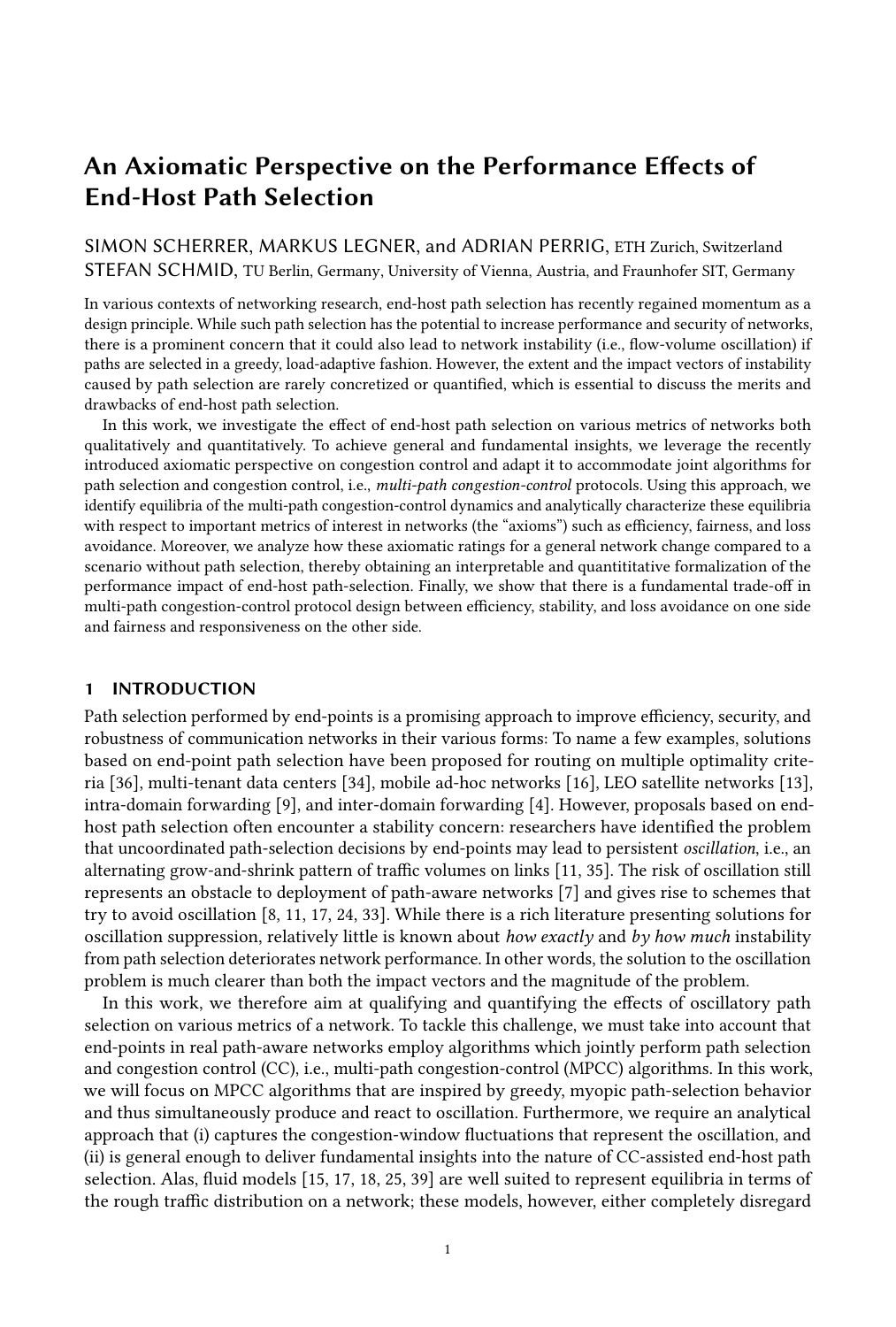3.3.2 Actual Flow Equilibrium. Intuitively, this hypothetical equilibrium given by  $f \hat{f}^{\dagger p}{}^{\circ} g_{p2\sigma p}$  is an actual equilibrium of the MPCC dynamics if the convergence is not disturbed by the capacity limit  $C \cdot P$  on any path  $\pi$ , i.e., if the trajectory functions for all ranks consistently remain below  $C \cdot P$ . We therefore require an upper bound on all trajectory functions  $f_{\pi}^{\hat{i}^p \rho^{\circ} 1} t^{\circ} g_{p2\hat{i}^p \rho^{\circ}}$ . Thanks to the structure of P-step oscillation, it holds that  $\hat{f}^{\dagger p^{\circ}}$   $\hat{i}^{\dagger p}$ ,  $\hat{f}^{\dagger p}$ ,  $\hat{g}$  2 »P 14. Therefore, in the hypothetical equilibrium,  $\hat{f}^{0}$ <sup>o</sup> represents an upper bound on the flow dynamics. We speak of flow dynamics with consistent trajectories if such an ordering not only holds on the equilibrium values  $\hat{f}^{\dagger p^{\circ}}$ , but also on the trajectory functions  $\hat{f}_\pi^{\dagger p^\circ + t^\circ}$  for all paths  $\pi$ :

DEFINITION 3. Flow dynamics  $\hat{f_{\pi}}$   $^{1}t^{\mathrm{o}}$ g $_{t=0}$  have consistent trajectories at time point  $t^{\mathrm{0}}$  if on every path  $\pi$  2  $\Pi$ , the rank-specific trajectory functions  $f^{\hat{i}^p}$   $_1^{\circ}$   $g_{p2\hat{i}^p}$  satisfy the following condition:

$$
8p \ 2 \ \nu P \quad 1\%, \ t \quad t^0. \quad \hat{f}_{\pi}^{1p^0}1t^0 \ \dot{f}_{\pi}^{1p}1^{0}1t^0 \tag{16}
$$

As trajectories are always eventually consistent, the trajectory function  $\hat{f}_{\pi}^{\text{10}^{\text{o}}}$  tor rank 0 is therefore an upper bound on all trajectory functions  $f \hat{f}^{1p^0}$   $1^0 \mathfrak{g}_{p2^p}$  and by consequence also an upper bound on the flow dynamics  $\hat{f}_{\pi} \hat{g}_{t_0}$  for any path  $\pi$ . As  $\hat{f}_{\pi}^{10^{\circ}1} t^{\circ}$  is monotonic, its function values will not exceed  $C \cdot P$  if  $\hat{f}_{\pi}^{-1} t_{\pi p}^{\circ} \circ C \cdot P$  and  $\hat{f}^{\circ} \circ C \cdot P$ . Due to the introduction of capacity limits, it is necessary to alter the definition of  $t_{\pi p}$  to be the first point in time after oscillation began (at  $t_0$ ) where rank  $\pi$ ,  $t_{\pi p}^{\circ} = p$  (as before) and additionally  $\hat{f}_{\pi}^{\dagger} t_{\pi p}^{\circ}$   $C \cdot P$ .<sup>[4](#page-9-1)</sup> Therefore, we arrive at the following insight:

Insight 3. Dynamic Lossless Flow Equilibrium. The hypothetical equilibrium (disregarding capacity limitations) from Insight [2](#page-8-3) is an actual, lossless equilibrium (taking capacity limits into account) for the flow dynamics  $\int \hat{f}_\pi^{-1} t^\circ \psi_{\pi}$  if and only if  $\hat{f}$  $C \cdot P$ , i.e., the maximum flowequilibrium level does not exceed the bottleneck capacity of any path.

#### <span id="page-9-0"></span>4 LOSSY EQUILIBRIA

In this section, we characterize *lossy* equilibria, i.e., dynamic equilibria where  $\hat{f}^{\text{10}^{\text{o}}}$   $\hat{f}$   $C \bullet P$  and the flow dynamics therefore periodically exceed bottleneck capacities.

## 4.1 Structure of Lossy Equilibria

In order to identify the typical structure of lossy equilibria, we again rely on simulations similar to Section [3.1.](#page-6-3) Based on these simulations, we can distinguish two types of lossy equilibria, illustrated in Figs. [4](#page-10-0) and [5.](#page-10-0) Note that both of these lossy-equilibrium types are characterized by flow volumes  $f_j^{\delta_1 p}$ <sup>o</sup>  $g_{p2}, p_{\parallel}$ , each carried by the path with rank p in the state that is designated as the initial state of the lossy equilibrium ( $t = 0$  in the figures) and is periodically revisited every L time steps. Moreover, the boundary points, i.e., the largest and smallest flow volume arising in a lossy equilibrium, are denoted by  $\hat{f}$  and  $\hat{f}$  respectively.

The main distinguishing property of type-1 lossy equilibria (cf. Fig. [4\)](#page-10-0) is that these lossy equilibria are consistent with P-step oscillation despite the occasional multiplicative decrease  $\beta$  on rank-0 paths. In contrast, type-2 lossy equilibria (cf. Fig. [5\)](#page-10-0) temporarily deviate from P-step oscillation whenever there is packet loss on a path. In that case, the rank-0 path with loss directly becomes the rank- $P - 1^{\circ}$  path in the subsequent time step. However, even in type-2 lossy equilibria, P-step oscillation eventually resumes, e.g., at  $t = 2$  in Fig. [5.](#page-10-0) Type-1 equilibria typically appear for a relatively high migration rate  $m$ , whereas type-2 equilibria tend to appear for lower migration rates.

<span id="page-9-1"></span><sup>&</sup>lt;sup>4</sup>We assume that such a  $t_{\pi p}$  always exists as any reasonable CC's reaction to loss reduces  $\hat{f}_{\pi}^{-1}t^{\circ}$  below C•P eventually.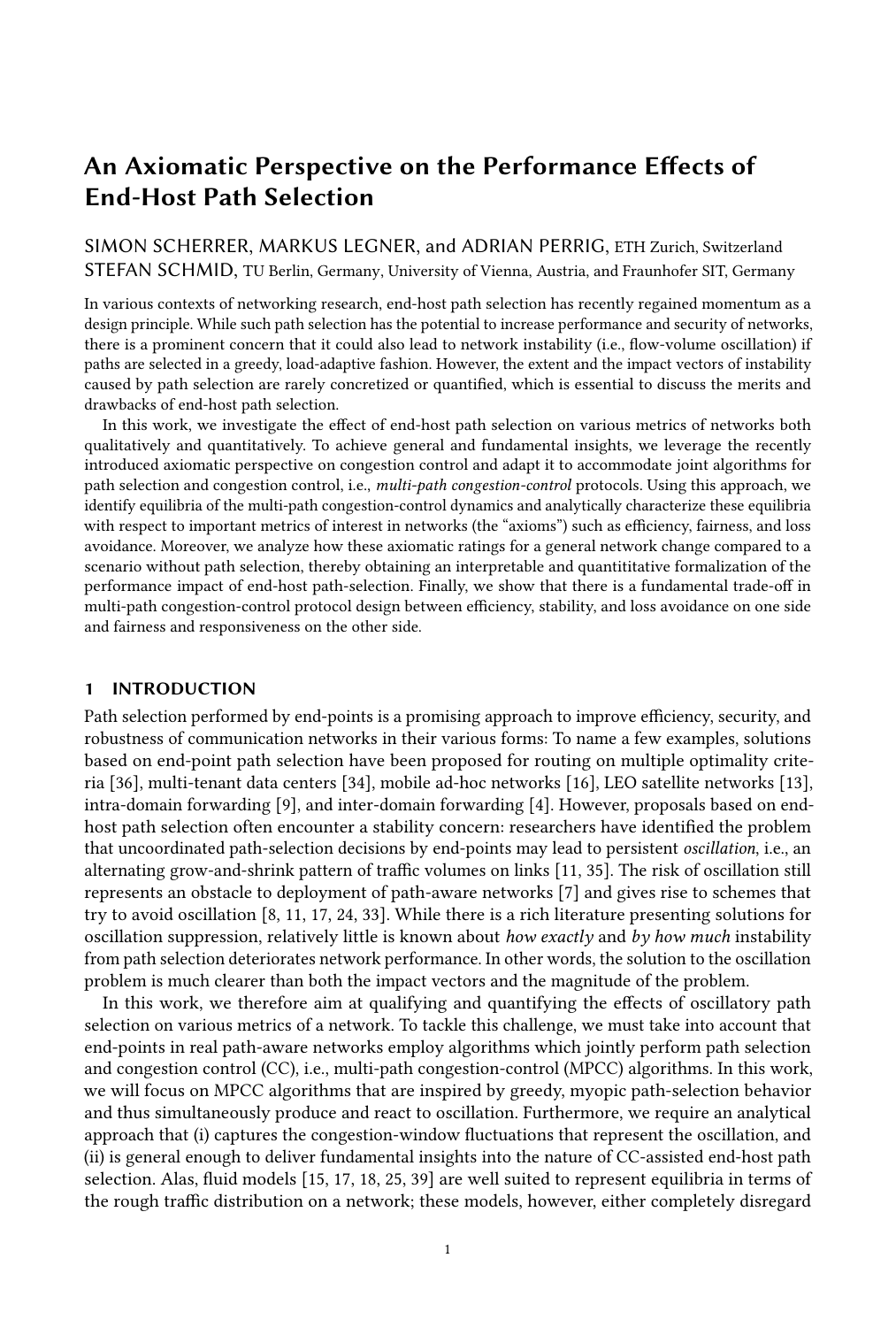<span id="page-10-0"></span>6 8 10 12 14 16 18 <sup>ˆ</sup>f $\in$ L C  $m$   $\cdot$   $\in$  $\cdot$  (1 – m)<sup>2</sup>  $\cdot$  C  $\hat{f}^{\left( \right) }$ (0)  $\hat{f}^{\left(}$ (1)  $\hat{f}^{\left(}$ (2)  $=$   $\hat{f}$  +  $\hat{f}$ ∗−

Fig. 4. Type-1 lossy equilibrium for  $P = 3$ ,  $m = 0.45$ , and  $r = 0.9$  (One period is highlighted in light-blue).

t





Fig. 5. Type-2 lossy equilibrium for  $P = 3$ ,  $m = 0.1$ , and  $r = 1$  (One period is highlighted in light-blue).

#### <span id="page-10-1"></span>4.2 Flow Equilibria

While the lossy equilibria cannot be characterized as simply as the lossless equilibria in Section [3.3,](#page-8-0) it is feasible to determine the flow-volume bounds for the presented types of lossy equilibria.

Regarding the upper bound, the central question is how high the upper boundary point  $\hat{f}$   $\cdot$  can become. Both for type-1 and type-2 lossy equilibria, we note that  $\hat{f}$  is reached after one round of  $P$ -step oscillation starting from a flow volume below the capacity limit. Hence, an upper bound on  $\hat{f}$  an be represented as follows:

<span id="page-10-2"></span>
$$
\hat{f} \qquad \hat{f}_{\pi}^{10^{\circ}1} t_{\pi 0} \qquad P^{\circ} \text{ where } \hat{f}_{\pi}^{1p^{\circ}1} t_{\pi 0}^{\circ} = C \cdot P. \tag{17}
$$

The trajectory function from Eq. [\(14\)](#page-8-4) (or from Eq. [\(15\)](#page-8-5) for  $r = 1$ ) is used to calculate the effects of one round of P-step oscillation on flow volume  $C \cdot P$ , which is the highest flow volume from which ordinary P-step oscillation can proceed. Note that this trajectory function is only usable if the agent dynamics are in equilibrium according to Section [3.2.](#page-6-2) Type-1 lossy equilibria preserve  $P$ -step oscillation and thus also the corresponding agent equilibria. For type-2 lossy equilibria, however, P-step oscillation is occasionally disturbed, which can result in agent dynamics out of equilibrium. However, multiple rounds of P-step oscillation precede the moment of reaching  $\hat{f}$  and the convergence to the agent equilibrium is exponential. Hence, we observe that the agent dynamics are close to the agent equilibrium and the trajectory function can therefore be used to obtain an approximate upper bound for type-2 lossy equilibria.

Regarding the lower bound, we now investigate how low the lower boundary point  $\hat{f}$  can become. In type-1 lossy equilibria,  $\hat{f}$  is reached after P 1 time steps with agent outflow on an overloaded rank-0 path. Combined with the multiplicative decrease  $\beta$  in the first of these  $P$  1 time steps, we can thus formulate a lower bound on  $\hat{f}$  for type-1 lossy equilibria:

$$
\hat{f} \qquad \qquad \hat{f} \qquad \qquad 1 \qquad m^{\circ P} \qquad C_{\pi} \qquad \qquad (18)
$$

given a rank-0 path that is only infinitesimally overloaded and  $\alpha^{\dagger} \tau^{\circ}$  *i* 0,  $8\tau$  2 N<sub>*i*0</sub>. For type-2 lossy equilibria, this lower bound is too pessimistic, as the combination of multiplicative decrease and agent out-migration directly transforms the overloaded rank-0 path into the least utilized path and there are no further consecutive time steps with agent out-migration on this path. Hence,  $\beta$ <sup>1</sup>1  $m^{\circ}$   $C_{\pi}$  suffices as a lower bound for type-2 lossy equilibria. For a validation of these lower bounds by simulations, consult Fig. [14](#page-26-0) in Appendix [D.](#page-26-1)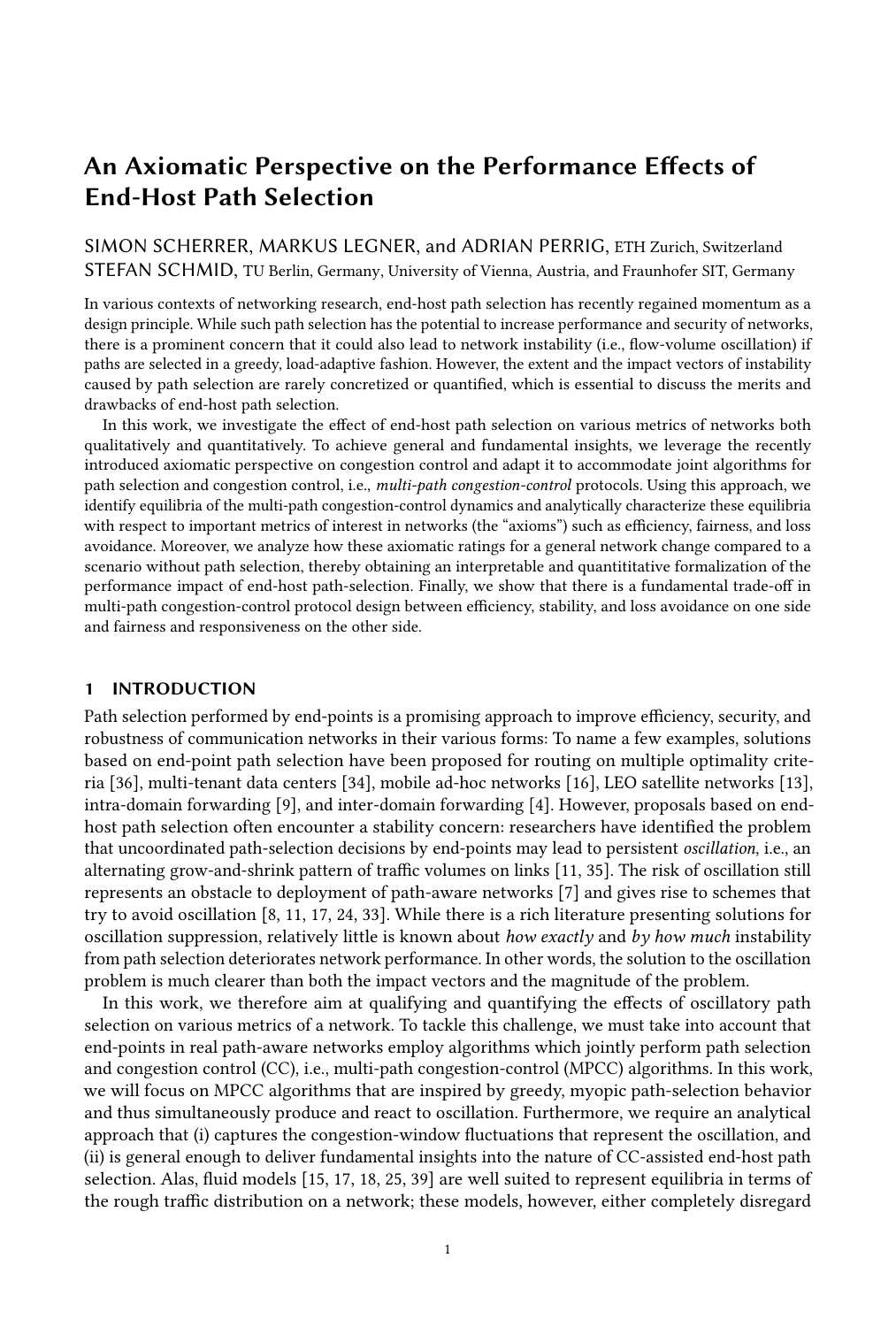## <span id="page-11-0"></span>5 AXIOMS

In this section, we use an axiomatic approach inspired by Zarchy et al. [\[41\]](#page-21-6) to derive insights regarding the effects of oscillatory path selection. We adapt a number of their axioms, which were formulated for a single-path context, to a multi-path context in Section [5.1.](#page-11-1) In Section [5.2,](#page-12-0) we evaluate the equilibria from Sections [3](#page-6-0) and [4](#page-9-0) with respect to these axioms.

## <span id="page-11-1"></span>5.1 List of Axioms

In our axiomatic approach to multi-path congestion control, axioms correspond to desirable properties that MPCC protocols should possess. However, as these properties refer to general and vague concepts (e.g., efficiency or fairness), the conditions for possessing these properties are usually not well-defined. Therefore, the axioms here are formalized as metrics for rating an MPCC protocol with respect to a certain property, instead of binary indicators of whether the protocol possesses the given property. Concretely, we consider the following axioms in this work:

Axiom 1. E ciency. An MPCC protocol is  $\epsilon$ -e cient if under universal adoption of this protocol, the bottleneck utilization of every path  $\pi$  with capacity  $C \cdot P$  is never lower than a share  $\epsilon$  after some time t $^0$ :

<span id="page-11-4"></span>
$$
\Theta t^0. \quad 8t \quad t^0, \ \pi \ 2 \ \Pi. \quad \frac{P \ \hat{f}_{\pi} \,^1 t^0}{C} \quad \epsilon \tag{19}
$$

Larger values of  $\epsilon$  are better, and we consider an  $\epsilon$ -efficient protocol optimal if  $\epsilon$   $\sim$   $\epsilon$   $\epsilon$   $\sim$   $\epsilon$ , where s is the buffer size.<sup>[5](#page-11-2)</sup>

Axiom 2. Loss avoidance. An MPCC protocol is  $\lambda$ -loss-avoiding if under universal adoption, the loss rate on any path  $\pi$  with capacity C•P never exceeds  $\lambda$  after some time  $t^0$ :

<span id="page-11-5"></span>
$$
9t^0
$$
. 8t *j*  $t^0$ ,  $\pi$  2\Pi.  $\frac{\hat{f}_{\pi}^{-1}t^0}{C \cdot P}$  1  $\lambda$  (20)

Thus, smaller values of  $\lambda$  are better, and a 0-loss-avoiding protocol is optimal.

Axiom 3. Convergence. An MPCC protocol is  $y$ -convergent if under universal adoption, the flow volume  $\hat{f}_{\pi}$ <sup>1</sup> t<sup>o</sup> on every path  $\pi$  lies consistently within a range  $\gamma$   $\hat{f}_{\pi}$ ,  $\hat{f}_{\pi}$ <sup>\*</sup> below a path-specific maximum level  $\hat{f}_{\vec{x}}$  after some time  $t^0$ .

<span id="page-11-6"></span>
$$
9t^0 \, j \, 0, \, f_{\pi}^*.\, 8t \, j \, t^0, \, \pi \, 2 \, \Pi. \, \gamma \, \hat{f}_{\pi}^* \, \hat{f}_{\pi}^{-1}t^0 \, \hat{f}_{\pi}^* \tag{21}
$$

Thus, larger values of  $\gamma$  are better, and a 1-convergent protocol is optimal.

Axiom 4. Fairness. An MPCC protocol is  $\eta$ -fair if under universal adoption, the variance of congestion-window sizes of all agents  $i$  2 A in the network never exceeds  $\eta$  after some time  $t^{0.6}$  $t^{0.6}$  $t^{0.6}$ 

<span id="page-11-7"></span>
$$
9t^0
$$
 j 0. 8t j t<sup>0</sup>. Var cwnd<sub>i</sub><sup>1</sup>t<sup>0</sup>  $\eta$  (22)

Thus, smaller values of  $\eta$  are better, and a 0-fair protocol is optimal.

For any axiom metric  $\mu$ , we write  $\mu$ <sup>1</sup>MPCC<sup>o</sup> for the most desirable value of metric  $\mu$  that the protocol MPCC can be rated with.

<span id="page-11-2"></span><sup>&</sup>lt;sup>5</sup>In terms of latency, <sup>1</sup>C s<sup>o</sup>  $\cdot$ C, i.e., empty buffers, would even be preferable to higher values of  $\epsilon$ . This latency effect could be captured by an additional axiom, which we do not introduce in this work.

<span id="page-11-3"></span><sup>6</sup>Zarchy et al. [\[41\]](#page-21-6) formalize fairness with the ratio of the smallest to the largest congestion-window size in the steady state. Given path selection, this ratio is always potentially 0, e.g., if an agent migrates in every time step.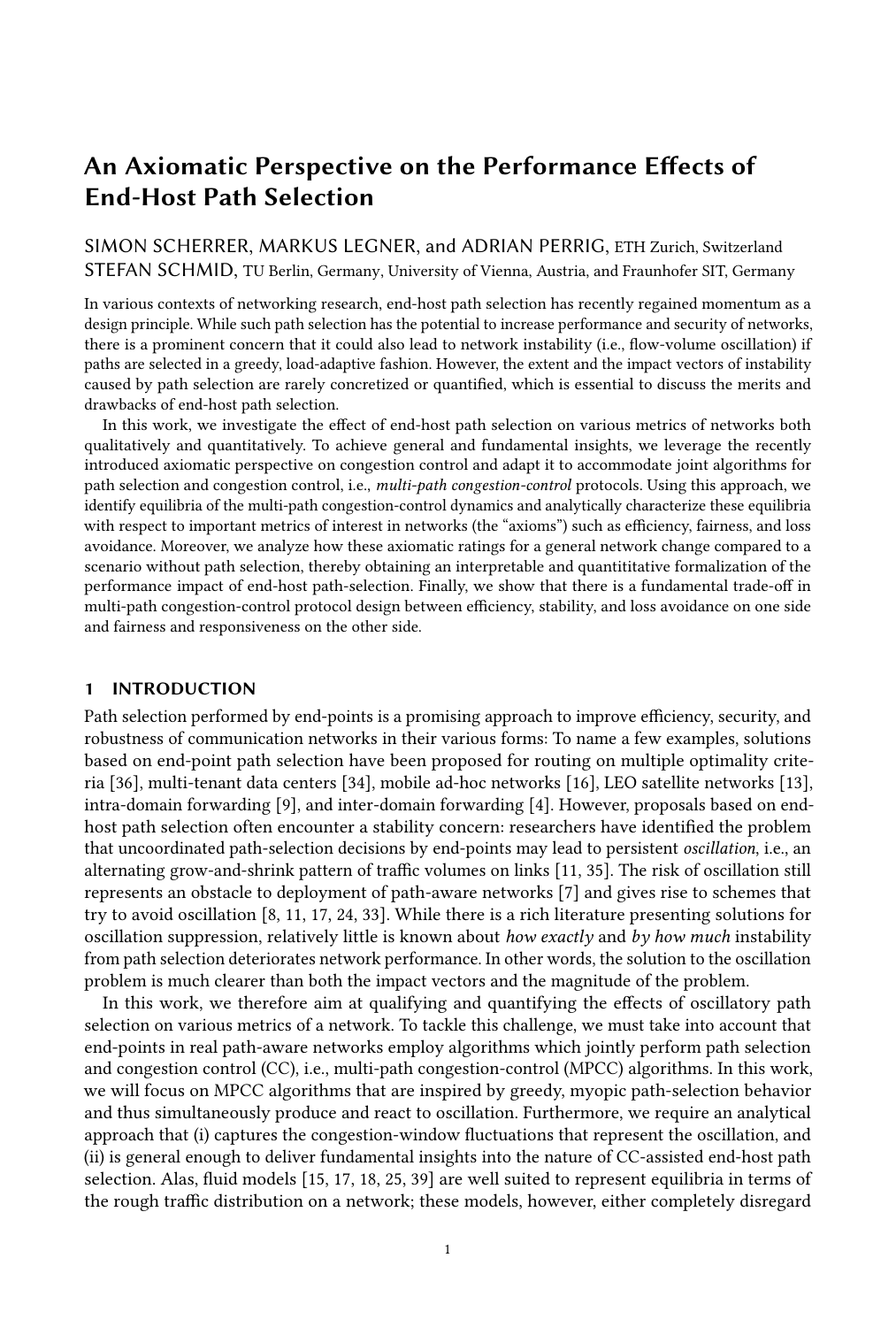#### <span id="page-12-0"></span>5.2 Axiomatic Characterization of Equilibria

The axioms in Section [5.1](#page-11-1) refer to characteristics which are eventually attained and then persistently preserved by the flow dynamics. Hence, a natural way to axiomatically rate an MPCC protocol is to evaluate the equilibria (i.e., stable states) of this protocol (cf. Sections [3](#page-6-0) and [4\)](#page-9-0).

Efficiency (Axiom [1\)](#page-11-4). We distinguish lossless and lossy flow equilibria. If there is a lossless equilibrium ( $\hat{f}$  $(C \cdot P)$ , the minimal flow volume ever carried by any path  $\pi$  is the equilibrium value for rank P 1, i.e.,  $\hat{f}^{1p-1°}$ . The network-wide efficiency level is therefore  $\epsilon = P \int \hat{f}^{1p-1°} \cdot C$ . In contrast, for lossy equilibria, the efficiency level is the lower bound on the lower boundary  $\hat{f}$  according to Section [4.2.](#page-10-1) Depending on the lossy-equilibrium type, this lower bound is given by  $\beta$  <sup>1</sup>1  $m^{o}$ <sup>P</sup> <sup>1</sup> or  $\beta$  <sup>1</sup>1  $m^o$ , respectively. Since the lower bound is never higher for type 1 than for type 2, we consider  $\beta$ <sup>1</sup> <sup>1</sup>  $m^{\circ P}$ <sup>1</sup> to be the minimum flow volume for lossy equilibria. While this lower bound is too pessimistic for lossy equilibria of type 2, these type-2 lossy equilibria mostly appear for low values of  $m$ , where the difference between the two bounds is small.

<span id="page-12-2"></span>
$$
\epsilon \; MPC^{1}\alpha, \beta, m, r^{\circ} \qquad \begin{array}{ccc}\n P & \hat{f}^{1P} & 1^{\circ} \cdot C & \text{if } \hat{f}^{10^{\circ}} & C \cdot P \\
 P & \hat{f}^{1P} & 1^{\circ} \cdot C & \text{if } \hat{f}^{10^{\circ}} & C \cdot P \\
 \beta & \frac{1}{1} & m^{\circ P} & 1 & \text{otherwise}\n \end{array} \tag{23}
$$

Loss avoidance (Axiom [2\)](#page-11-5). If all paths are in lossless equilibrium ( $\hat{f}$  $C \cdot P$ , it is clear that the maximum loss rate in the whole network is 0. If the network is in lossy equilibrium, the maximum loss rate is determined by the upper boundary point  $\hat{f}$  · (cf. Section [4.2\)](#page-10-1). As shown in Eq. [\(17\)](#page-10-2), this boundary point is maximal at  $\hat{f}_\pi^{10^\circ}$   $t_{\pi0}$ ,  $P^\circ$ , where  $\hat{f}_\pi^{10^\circ}$  is the rank-0 trajectory function for an arbitrary path  $\pi$  and is anchored at  $\hat{f}_{\pi}^{10^0}$   $\hat{t}_{\pi0}^{10^0}$  = C•P. For  $r < 1$  and  $r = 1$ , this trajectory function is given by Eq. [\(14\)](#page-8-4) and Eq. [\(15\)](#page-8-5), respectively. In summary, the maximum loss rate is

$$
\lambda \; M P C C^1 \alpha, \beta, m, r^{\circ}
$$
\n
$$
\sum_{i=1}^{4} q^{1} m, r, P^{\circ} \quad 1 \quad m^{\circ P} \quad 1 \quad 1
$$
\n
$$
\sum_{i=1}^{4} q^{1} m, r, P^{\circ} \quad 1 \quad m^{\circ P} \quad 1 \quad m^{\circ P} \quad 1 \quad 1
$$
\n
$$
\sum_{i=1}^{4} q^{1} m, r, P^{\circ} \quad P \quad P \quad 2 \quad \hat{\alpha}^{1} P \quad 1^{\circ} \quad \hat{\alpha}^{1} P \quad 1^{\circ} \quad \hat{\alpha}^{1} P \quad 1^{\circ} \cdot 1 C \cdot P^{\circ} \quad \wedge \quad r < 1
$$
\n
$$
\sum_{i=1}^{4} q^{1} m, r, P^{\circ} \quad P \quad P \quad 2 \quad \hat{\alpha}^{1} P \quad 1^{\circ} \quad \hat{\alpha}^{1} P \quad 1^{\circ} \quad 1^{\circ} \cdot 1 C \cdot P^{\circ} \quad \wedge \quad r < 1 \tag{24}
$$

where we use the abbreviation  $q^1m, r, P^0 := {}^{1}1$ ,  $m \ r \ z^1m, P^{00}$ .

Convergence (Axiom [3\)](#page-11-6). If the network is in a lossless equilibrium  $(\hat{f}^{\dagger 0^{\circ}} \quad C \cdot P)$ , the convergence behavior of the flow dynamics can be derived from the boundaries  $\hat{f}^{10^{\circ}}$  and  $\hat{f}^{10^{-1^{\circ}}}$  of the hypothetical flow equilibrium. Given a lossy equilibrium, we can build on the range between the upper boundary point  $\hat{f}$  and the lower boundary point  $\hat{f}$ , for which we have derived an upper and a lower bound, respectively. From these ranges, the derivation of the convergence indicator  $\gamma$  and the maximum level  $\hat{f}_{{\vec{x}}}$  is straightforward:

$$
\gamma \, \text{MPCC}^1\alpha, \beta, m, r^{\circ} \qquad \begin{cases} \n\hat{f}^{1P} \, \mathbf{1}^{\circ} \cdot \hat{f}^{10^{\circ}} \\
\hat{f}^{1P} \, \mathbf{1}^{\circ} \cdot \hat{f}^{10^{\circ}} \\
\beta \, \mathbf{1} \, 1 \, m^{\circ P} \, \mathbf{1} \cdot \lambda^1 \text{MPCC}^1\alpha, \beta, m, r^{\circ \circ} \, \square \, 1 \qquad \text{otherwise}\n\end{cases} \qquad (25)
$$

<span id="page-12-1"></span>To be precise, the asymptotic convergence to  $\hat{f}^{1P-1}$ <sup>°</sup> permits that  $\hat{f}_{\pi}^{-1}t^{\circ}$  for rank  $\pi$ ,  $t^{\circ} = P-1$  is consistently below  $\hat{f}^{1P-1}$ <sup>°</sup>. However, since this shortfall is infinitesimal and flow volumes converge exponentially to their equilibrium value, we treat the equilibrium as completely reached instead of only asymptotically approached.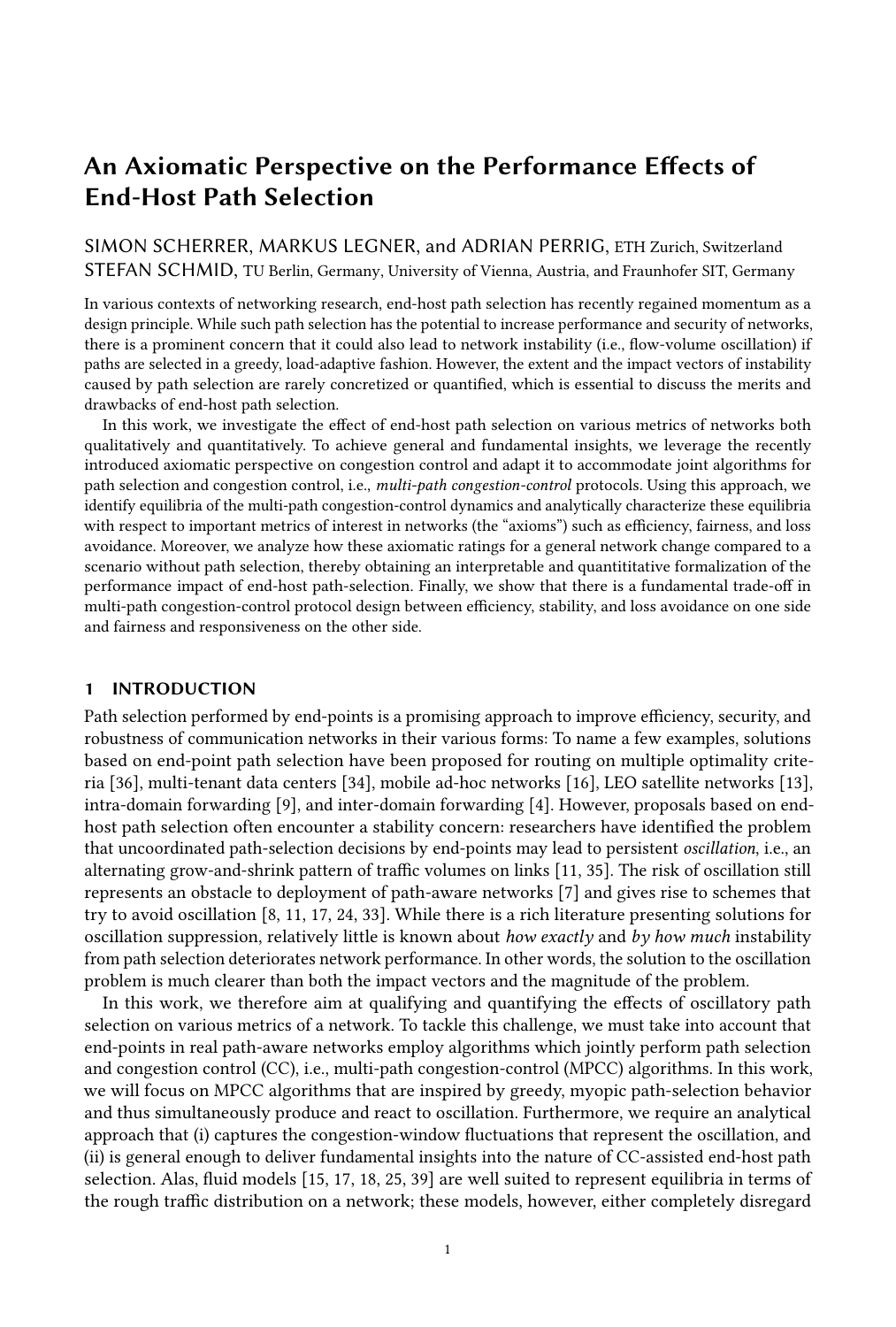<span id="page-13-1"></span>

 $\tau_i^{-1}t$ ,  $1^{\circ} = \tau_i^{-1}t^{\circ}$  1  $cwnd_i^1t \quad 1^{\circ} = cwnd_i^1t^{\circ} \quad \alpha^1\tau_i^1t^{\circ \alpha}$ Increase  $\tau_i^1 t$ ,  $1^\circ = 0$  $cwnd_i^1t$ ,  $1^{\circ} = r \quad cwnd_i^1t^{\circ}$ Migrate  $\tau_i^{-1}t$ ,  $1^\circ = 0$  $cwnd_i^1t$ ,  $1^\circ = \beta$   $cwnd_i^1t^\circ$ Decrease  $\overline{p_{\ell}}$   $\overline{m}$   $\vert p_{I} \vert$   $\overline{m}$  $p_\ell$   $\overline{m}$  $D_{I}$ m  $p_{I}$ !

Fig. 6. Computation of variance in congestionwindow size according to the lossless Markov process in Eq. [\(27\)](#page-13-0).

Fig. 7. Markov process for congestion-window size given lossy equilibria (Notation:  $\overline{p} = 1$   $p$ ). Moreover,  $p_{I}$ !  $I = \text{if } \tau_i^1 t^0 \text{ mod } P < 1P$ 1<sup>o</sup> then  $\overline{p_{\ell}}$   $\overline{m}$  else  $\overline{p_{\ell}}$ ,  $p_{I}$   $_M =$  if  $\tau_i^1 t^0$  mod  $P < 1$ <sup>o</sup> then *m* else 0 and  $p_{I}$ !  $D =$  if  $\tau_i$ <sup>1</sup> t<sup>o</sup> mod  $P <$  <sup>1</sup> $P$  1<sup>o</sup> then  $p_{\ell}$   $\overline{m}$  else  $p_{\ell}$ .

Fairness (Axiom [4\)](#page-11-7). We consider the variance of congestion-window sizes in the equilibrium as a metric for the fairness of an MPCC algorithm:

Var 
$$
cwnd_i^1 t^0 = \underset{i2A}{E} cwnd_i^1 t^{02} \underset{i2A}{E} cwnd_i^1 t^{02}
$$
 (26)

As the congestion-window evolution of a single agent is a probabilistic process where any state transition only depends on the current state, we approximate  $\omega m d_i^{\dagger} l^{\circ}$  for the case of lossless equilibria by means of the following Markov process with two state variables:

<span id="page-13-0"></span>
$$
\begin{array}{ll}\n\text{if } \tau_i^1 t^0 < P \quad 1: \quad \tau_i^1 t \text{ s } 1^0, \text{ cwnd}_i^1 t \text{ s } 1^0 = \begin{cases}\n & \text{ cwnd}_i^1 t^0 \\
 & \tau_i^1 t^0 \text{ s } 1, \text{ cwnd}_i^1 t^0 \text{ s } \alpha^1 \tau_i^1 t^{00} \text{ prob. } 1 \text{ m }\end{cases}\n\end{array}
$$
\nelse:

\n
$$
\tau_i^1 t \text{ s } 1^0, \text{ cwnd}_i^1 t \text{ s } 1^0 = \tau_i^1 t^0 \text{ s } 1, \text{ cwnd}_i^1 t^0 \text{ s } \alpha^1 \tau_i^1 t^{00}
$$
\nprob. 1 m (27)

where the initial state is given by  $\tau_i{}^10^\circ = \text{cwnd}_i{}^10^\circ = 0$ .

Computationally tractable computation of the congestion-window size variance can be done by averaging many simulation samples of the Markov process from Eq. [\(27\)](#page-13-0), which has only linear complexity in  $t$  and yields the expectation of the congestion-window size by the central limit theorem. Fig. [6](#page-13-1) illustrates that the variance of  $cwnd_i^{\dagger}t^{\circ}$  has a limit for  $t \perp 1$ .

Regarding lossy equilibria, the Markov process from Eq. [\(27\)](#page-13-0) must be adapted as shown in Fig. [7.](#page-13-1) In particular, we assume that every path encounters loss with probability  $p_{\ell}$  in any time step, except if the path has experienced loss in the previous time step (as there are no consecutive loss events on the same path in the lossy equilibria in Section [4\)](#page-9-0). If the agent is using a lossy path, but does not leave the path, the congestion-window size is multiplicatively decreased as shown in transition Decrease in Fig. [7.](#page-13-1) Like for lossless equilibria, a simulation-based approach enables to efficiently compute the variance in congestion-window size (cf. Fig. [15](#page-26-0) in the appendix). This figure suggests that the variance limit for lossy equilibria is decreasing in loss probability  $p_\ell$ . Moreover, since the lossy Markov process in Fig. [7](#page-13-1) is equivalent to the lossless Markov process in Eq. [\(27\)](#page-13-0) for  $p_\ell = 0$ , the variance of the lossless Markov process represents an upper bound on the variance of the lossy Markov process. Therefore, we henceforth exclusively rely on the lossless Markov process.

 $\overline{m}$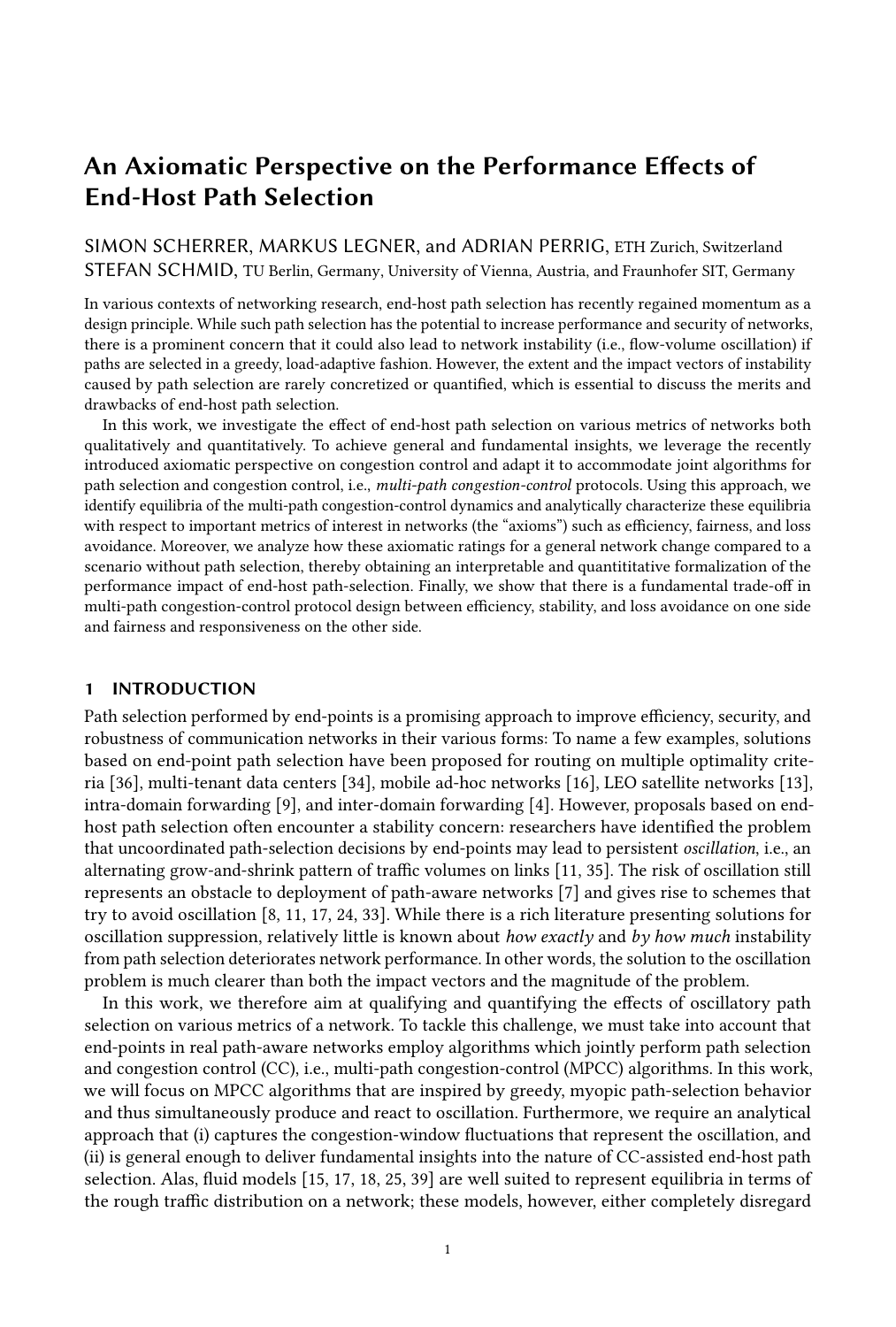## <span id="page-14-0"></span>6 AXIOM-BASED INSIGHTS

In this section, we derive fundamental insights into the nature of end-host path selection on the basis of the axioms presented in the previous section. First, we investigate in Section [6.1](#page-14-1) how the performance characteristics of a network change if end-host path selection is introduced. Second, we show in Section [6.2](#page-18-0) that there are fundamental trade-offs when applying end-host path selection.

## <span id="page-14-1"></span>6.1 Performance Effects of Introducing End-Host Path Selection

6.1.1 Evaluation Method. In order to analyze how end-host path selection affects the performance characteristics of a network, we use a comparative approach: First, we characterize the performance of a network without end-host path selection based on the axioms from Section [5.1](#page-11-1) (henceforth: Scenario (I)). Afterwards, we compare the axiomatic ratings of the network without path selection to the axiomatic characterization of the MPCC equilibria (cf. Section [5.2\)](#page-12-0) that arise in the same network given end-host path selection (henceforth: Scenario (II)).

We base the comparison on a network with  $N$  agents and a total bottleneck capacity  $C$  distributed over P paths with equal bottleneck capacity  $C \cdot P$ . All agents adopt the same CC protocol  $CC_i^1 \alpha$ ,  $\beta^{\circ}$ (cf. Eq. [\(3\)](#page-5-2)) in Scenario (I), whereas they employ a multi-path version  $MPCC_i^{\dagger} \alpha$ ,  $\beta$ ,  $m$ ,  $r^{\circ}$  of this CC protocol in Scenario (II). Moreover, while the agent distribution on paths is dynamically determined in Scenario (II), the agent distribution in Scenario (I) is static: To identify the worst-case effects of end-host path selection, let this static agent distribution be optimal, i.e.,  $a_{\pi} = N \cdot P$ .

In the following, we rate the CC protocol  $CC_i^i \alpha, \beta^o$  for Scenario (I) with respect to the axioms and perform a comparison with Scenario (II). Moreover, we both quantify and interpret the changes in the axiom metrics that are due to the introduction of end-host path selection. These changes are also visualized in Figs. [8](#page-15-0) and [9:](#page-17-0) For any  $m$  and every equilibrium class (lossless or lossy), the possible range of the metric change is shown for two different additive-increase functions and an example network. We distinguish a constant additive-increase function  $\alpha_1^1 \tau^\circ = 1$  and an additive-increase function  $\alpha_S$  in the style of TCP Slow Start:  $\alpha_S^{\dagger} \tau^{\circ} = 2^{\tau}$  if  $\tau$   $\gamma$  5 and  $\alpha_S^{\dagger} \tau^{\circ} = 1$  otherwise. The range associated with each value of m is  $\min_{r \geq R^1 m^{\circ}} \Delta^1 m, r^{\circ}$ ,  $\max_{r \geq R^1 m^{\circ}} \Delta^1 m, r^{\circ}$ , where  $\Delta$  is the difference metric as a function of m and r and  $R^1m^{\circ}$  contains all values of r that produce a valid equilibrium of the given class (lossless or lossy) in the example network given  $m$ .

6.1.2 Efficiency (Axiom [1\)](#page-11-4). Given that the employed protocol  $CC_i^{\dagger} \alpha$ ,  $\beta^{\circ}$  eventually exhausts the capacity of any path, the efficiency level is given by the lowest possible flow volume that results from loss. This lower bound is determined by the multiplicative decrease  $\beta$  applied to a flow volume that is infinitesimally above the capacity limit:

$$
8\pi \ 2 \ \Pi. \ \epsilon \ CC_i{}^1 \alpha, \beta^{\circ} = \frac{\beta \ C \cdot P}{C \cdot P} = \beta \tag{28}
$$

We now compare this efficiency level to the MPCC efficiency levels from Eq. [\(23\)](#page-12-2) and analyze the efficiency change  $\Delta \epsilon = \epsilon M P C C^1 \alpha, \beta, m, r^{\circ} \in CC^1 \alpha, \beta^{\circ}$  that is due to the introduction of end-host path selection. For a visualization of this efficiency change, consider Fig. [8a.](#page-15-0)

If the efficiency level of the MPCC dynamics is determined by a lossless equilibrium, then  $\Delta \epsilon$ is given by  $P \hat{f}^{1p-1} \cdot C \beta$ . As  $\hat{f}^{1p-1}$  is a decreasing function of the migration rate m and an increasing function of the reset softness  $r$ , end-host path selection is more likely to negatively affect  $\epsilon$  for high migration rates and hard resets on path switch:

INSIGHT 4.  $E$  ciency  $E$  ects of Path Migration and Resets in Lossless Equilibria. The more likely agents are to migrate away from a path at any single point in time, the further the bottleneck-link utilization can drop, and if agents start out with a small congestion window every time they switch to a new path, utilization (and therefore efficiency) are relatively low.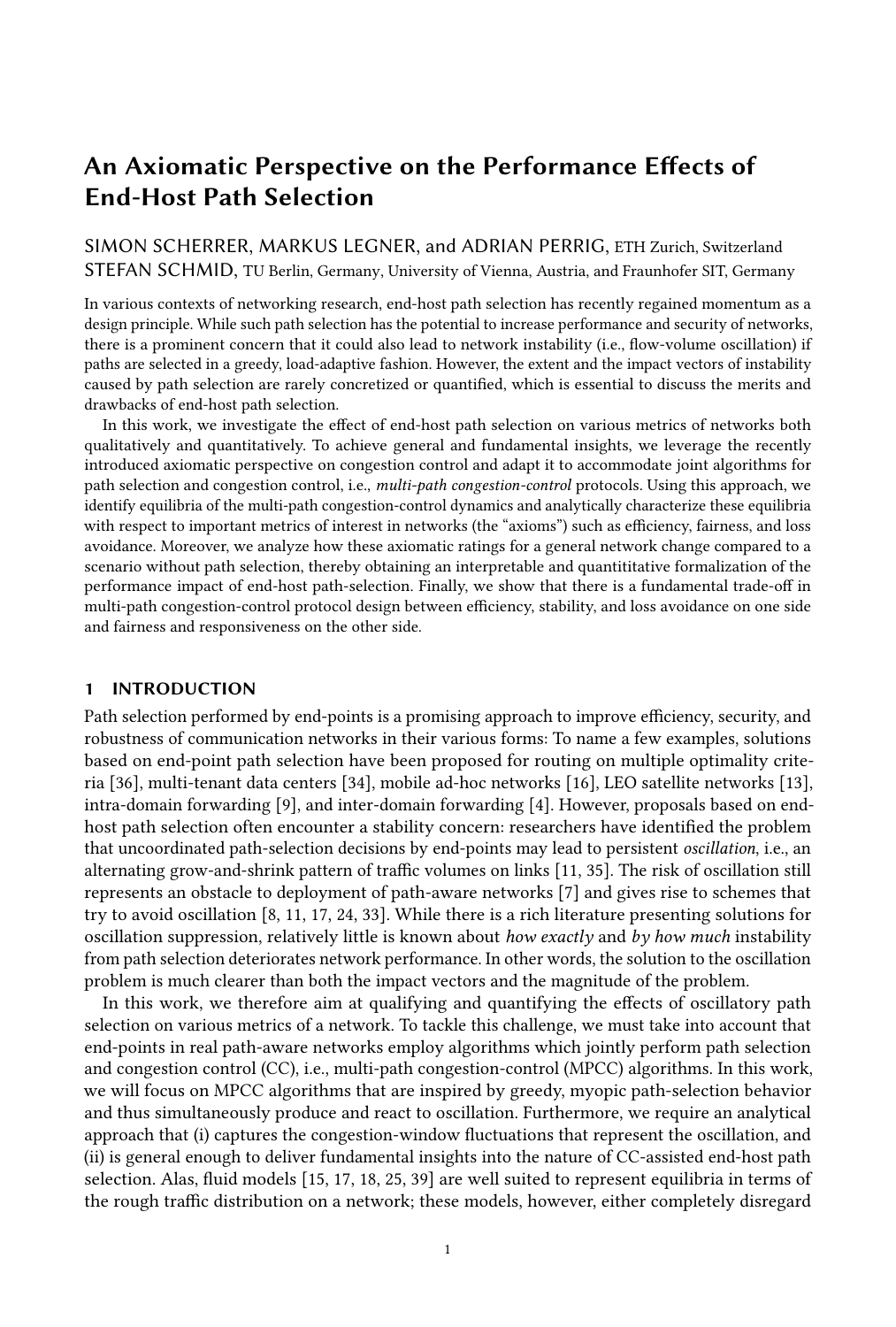<span id="page-15-0"></span>

Fig. 8. Effects of end-host path selection for an example network with  $P = 3$ ,  $\beta = 0.7$ ,  $N = 1000$ , and  $C \cdot P = 12000.$ 

Nonetheless, it is possible that the introduction of end-host path selection leads to a higher level of efficiency. The computations for the example network, visualized in Fig. [8a,](#page-15-0) show that for low values of  $m$  and high values of  $r$ , introducing end-host path selection can increase efficiency.

In contrast, if the MPCC efficiency level is determined by a lossy equilibrium, then  $\Delta \epsilon$  is given by  $\beta$ <sup>1</sup>1  $m^{\circ P}$ <sup>1</sup>  $\beta$ , which is bound to be negative. This fact allows the interpretation that end-host path selection strictly lowers the efficiency in case of loss, as emigration from a path reinforces the utilization plunge created by the CC loss reaction, i.e., the multiplicative decrease  $\beta$ . As Fig. [8a](#page-15-0) shows, such less efficient lossy equilibria are bound to exist for low values of  $m$ , for which there is no value of  $r$  such that a a lossless equilibrium can arise. This insight points to a subtle relationship between migration rates and efficiency:

<span id="page-15-1"></span>INSIGHT 5. Ine cient Equilibria due to Low Migration. While lowering the migration rate can increase the efficiency of end-host path selection, very low migration rates necessarily lead to inefficient (lossy) equilibria, which make end-host path selection detrimental to efficiency compared to a scenario without path selection.

6.1.3 Loss avoidance (Axiom [2\)](#page-11-5). In Scenario I, the worst-case loss rate occurs if flow  $f_{\pi}$  on path  $\pi$ is exactly at the capacity limit  $C_{\pi}$ , and there is an additional increase by all agents on the path:

$$
8\pi \ 2 \ \Pi. \ \lambda \ CC_i{}^{1} \alpha, \beta^{\circ} = \frac{\alpha^{\max} \ a_{\pi}}{C_{\pi}} = \frac{\alpha^{\max} \ N}{C}, \tag{29}
$$

where  $\alpha^{\text{max}} = \max_{\tau \geq N_0} \alpha^{\tau} \tau^{\circ}$  to represent the maximum possible loss.

In case of lossless equilibria of the MPCC dynamics, it is clear that  $\Delta\lambda$  (defined analogously to  $\Delta\epsilon$ ) is negative, i.e., the loss rate can be reduced (to 0). This improvement in  $\Delta\lambda$  is shown in Fig. [8b](#page-15-0) for all values of  *for which there is a value of*  $*r*$  *such that a lossless equilibrium arises.* 

If a lossy equilibrium is present, the effects of end-host path selection are more ambivalent. In that case, the maximum loss rate in the path-aware network is proportional to  $\hat{f}^{0}$ : the larger the hypothetical limit value  $\hat{f}^{10^{\circ}}$  of the trajectory function, the stronger the increase of the trajectory function at level  $C_{\pi}$  and thus the higher the loss rate. As  $\hat{f}^{10^{\circ}}$  is proportional to r and effectively infinite for  $r = 1$ , the highest loss rate for every value of m is achieved for  $r = 1$ , which yields the following intuitive insight:

INSIGHT 6. LOSS  $E$  ects of So Resets. If agents only perform soft resets of the congestion-window size when switching paths, this can result in high loss on the newly selected patt.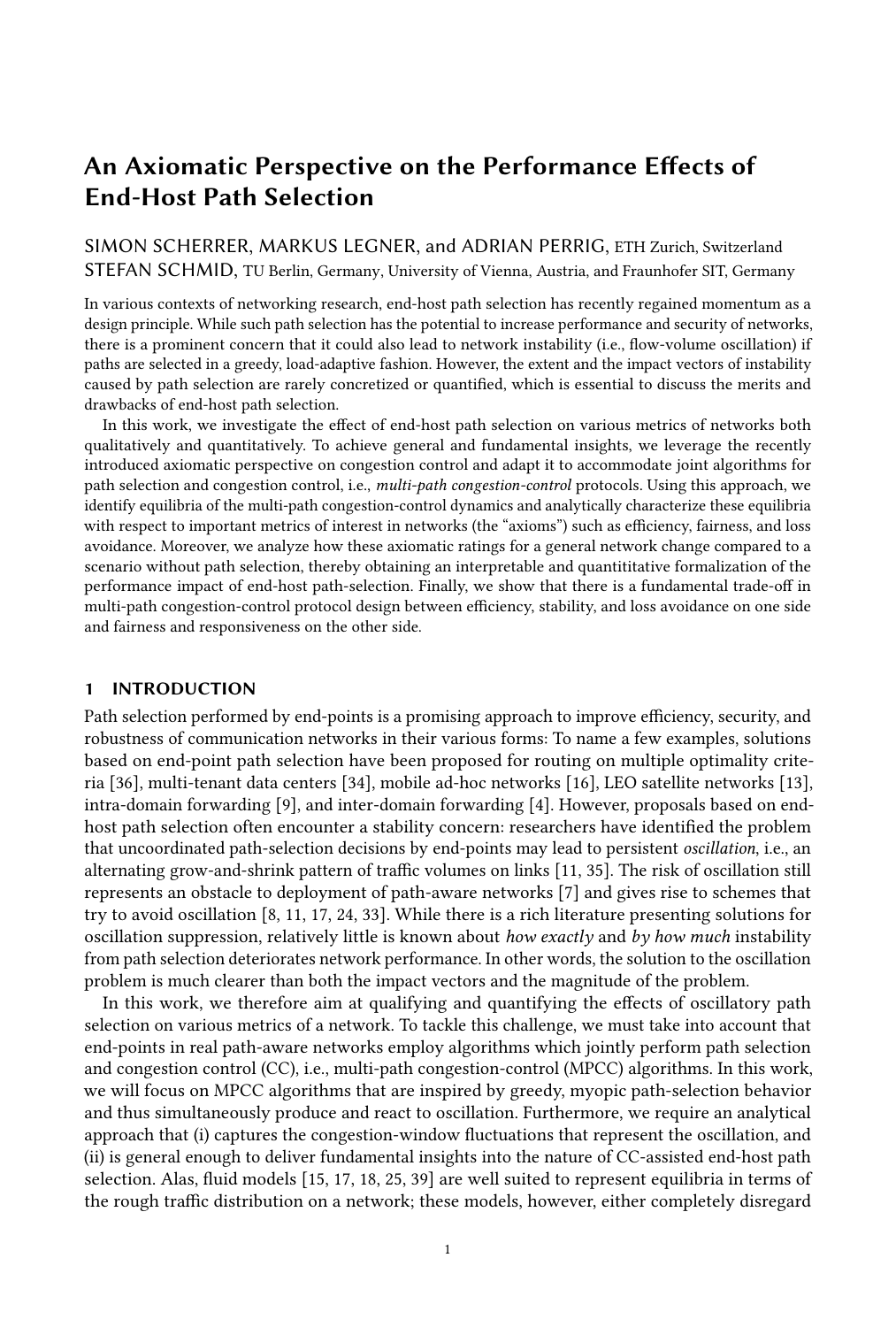In contrast, if m and r are such that the equilibrium is only marginally lossy, i.e.,  $\hat{f}^{10^{\circ}}$  is only infinitesimally larger than  $C_{\pi}$ , then the maximum loss rate in a lossy equilibrium is arbitrarily close to 0 (similar to a lossless equilibrium). However, a value of  $r$  that achieves  $\hat{f}$  $C_{\pi}$  may not exist given a (low) value of  $m$ , in which case the reduction of the loss rate to 0 is not possible. Therefore, we arrive at a counter-intuitive insight that mirrors Insight [5:](#page-15-1)

INSIGHT 7. LOSS  $E$  ects of Low Migration. Loss is not minimized by minimizing the migration rate m, as low migration rates may prohibit the emergence of completely lossless equilibria.

Furthermore, Fig. [8b](#page-15-0) allows another non-obvious insight:

<span id="page-16-0"></span>INSIGHT 8. LOSS E ects of Path Selection with Variable Additive-Increase Functions. The benefits of end-host path selection in terms of loss are particularly large if additive-increase functions with high inherent variability (such as  $\alpha_S$  in Fig. [8\)](#page-15-0) are used by the agents.

In that case, end-host path selection may reduce loss because it leads to de-synchronization of the continuity time  $\tau$  between agents: If all agents tend to have the same continuity time  $\tau$ , there is a chance that many agents have continuity time  $\tau_{\text{max}}$  with  $\alpha^1 \tau_{\text{max}}^{\circ} = \alpha^{\text{max}}$  at the same time, resulting in high loss. In contrast, agent migration due to path selection causes more heterogeneity in  $\tau$  and therefore leads to an averaging of  $\alpha^1 \tau^0$ , which reduces the aggregate additive increase and therefore the maximum possible loss. While this observation may first seem like an unfair comparison of a maximum to an average, the averaging of additive increases is exactly the fundamental feature of path selection that reduces the possible maximum of aggregate additive increase compared to a scenario without path selection.

6.1.4 Convergence (Axiom [3\)](#page-11-6). The convergence level  $\gamma$  is determined by the minimum and the maximum possible flow volume, as derived above:

$$
\gamma \ CC_i{}^{1} \alpha, \beta^{\circ} = \frac{\beta \ C}{C \ {}_{\circ} \ \alpha^{\max} \ N} \tag{30}
$$

In the case of lossless equilibria, end-host path selection can increase stability if

$$
\frac{\hat{f}^{^{1}P^{1^{\circ}}}}{\hat{f}^{^{1}0^{\circ}}} = \frac{\prod_{p=0}^{P} \hat{\alpha}^{^{1}p^{\circ}}}{1 \cdot m \cdot r \cdot z^{1}m P^{\circ}} \prod_{p=0}^{P} \frac{1}{\hat{\alpha}^{1}p^{\circ}} \frac{1}{\hat{\alpha}^{1}p^{\circ}} \frac{1}{\hat{\alpha}^{1}p \cdot 1^{\circ}} \cdot j \cdot \gamma \cdot CC_{i}^{1}\alpha, \beta^{\circ} , \qquad (31)
$$

which is unsurprisingly true for a low migration rate  $m$  and hard resets  $r = 0$ . However, analogously to efficiency and loss, convergence surprisingly suffers from very low migration rates  $m$ , as this causes lossy equilibria, which are inferior to lossless equilibria in terms of convergence (cf. Fig. [9a\)](#page-17-0).

The convergence in these lossy equilibria benefits from low migration rates and hard resets, without the exception for very low migration rates that exists for lossless equilibria. While such lossy equilibria might be inferior to lossless equilibria in terms of convergence, lossy equilibria of end-host path selection might still be preferable to no end-host path selection at all, as Fig. [9a](#page-17-0) suggests for the lossy equilibria for  $\alpha_{\rm S}$ . Similar to Insight [8,](#page-16-0) the reason for this improvement is the de-synchronization of the continuity time brought about by agent migration, which reduces the variance of the aggregate additive increase and thus the flow-volume fluctuations. Contrary to the widespread belief that end-host path selection necessarily hurts stability (in the sense of the convergence axiom), our analysis thus shows that network stability can in fact benefit from end-host path selection.

6.1.5 Fairness (Axiom [4\)](#page-11-7). Given simultaneous sending start and no path selection, perfect synchronization implies that all agents always have exactly the same congestion-window size, i.e.,  $\eta = 0$ . Moreover, Zarchy et al. show that even if some agents start sending after others, CC protocols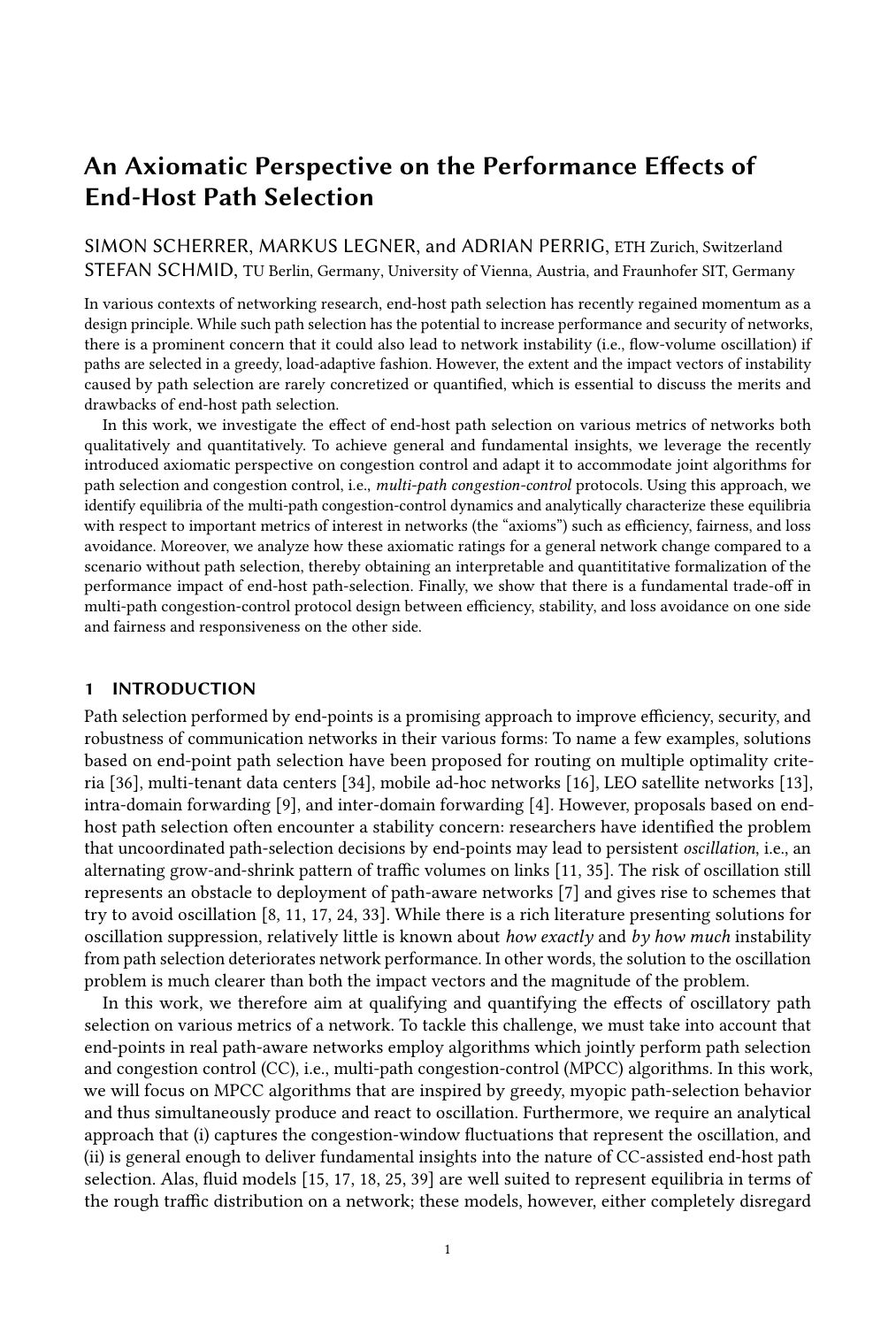<span id="page-17-0"></span>

Fig. 9. Illustration of effects of end-host path selection on the basis of the same example network as in Fig. [8.](#page-15-0)

generally tend to come close to perfect fairness [\[41\]](#page-21-6). To find the worst-case effects of end-host path selection, we thus assume perfect fairness in the scenario without path selection:

$$
\eta \ CC_i{}^1 \alpha, \beta^0 = 0 \tag{32}
$$

Hence, the fairness change  $\Delta \eta$  due to end-host path selection is equal to the fairness level  $\eta$  of the MPCC dynamics, which has been computed as a function of the migration rate  $m$  in Fig. [9b](#page-17-0) for two different additive-increase functions. In Fig. [9b,](#page-17-0) the lowest values for  $\eta$ , i.e., the highest fairness, is achieved for very high migration rates  $m<sub>1</sub>$ , which leads to the following insight:

INSIGHT 9. Fairness  $E$  ects of Path Migration. In a system with end-host path-selection, a very high migration rate m leads to optimal fairness.

This phenomenon can be intuitively explained as follows: If the migration rate is high, any agent is likely to reset its congestion-window size in any time step, which results in a compact distribution of the congestion-window size. Under a low migration rate, some agents may reach a high congestion-window size due to uninterrupted growth, while a few agents per time step perform a reset, which leads to a high variance of the congestion-window size distribution.

The effects of the reset softness  $r$  on  $\eta$  are more nuanced. As Fig. [9b](#page-17-0) shows, the fairness metric  $\eta$ is generally higher for lossy equilibria, which appear for high reset softness, than for lossless equilibria, i.e., lossless equilibria are fairer. However, as mentioned in Section [5.2,](#page-12-0) the fairness metric for lossy equilibria is computed for infinitesimal loss probability  $p_\ell$ ; for any higher  $p_\ell$ ,  $\eta$  is lower, which complicates a comparison to lossless equilibria. Also, for a low migration rate  $m$ , lossy equilibria with a high reset softness are associated with lower  $\eta$  than lossless equilibria. The reason behind this phenomenon is that soft resets reduce the difference in congestion-window size between the agents that have not migrated in a long time (and therefore have a large congestion-window) and the agents that have just recently migrated and reset their congestion-window size.

Finally, while end-host path selection seems to reduce fairness as captured by  $\eta$ , we note that  $\eta$ only represents the fairness at any single point in time. However, under low migration rates, there may still be very high inter-temporal fairness. If the migration probability is low, any agent has a high probability to uninterruptedly grow its congestion window for a long time. If the congestionwindow sizes of any agent were averaged over a certain time span, the distribution of such average congestion-window sizes would have low variance. We leave this more complex fairness analysis as an interesting task for future work.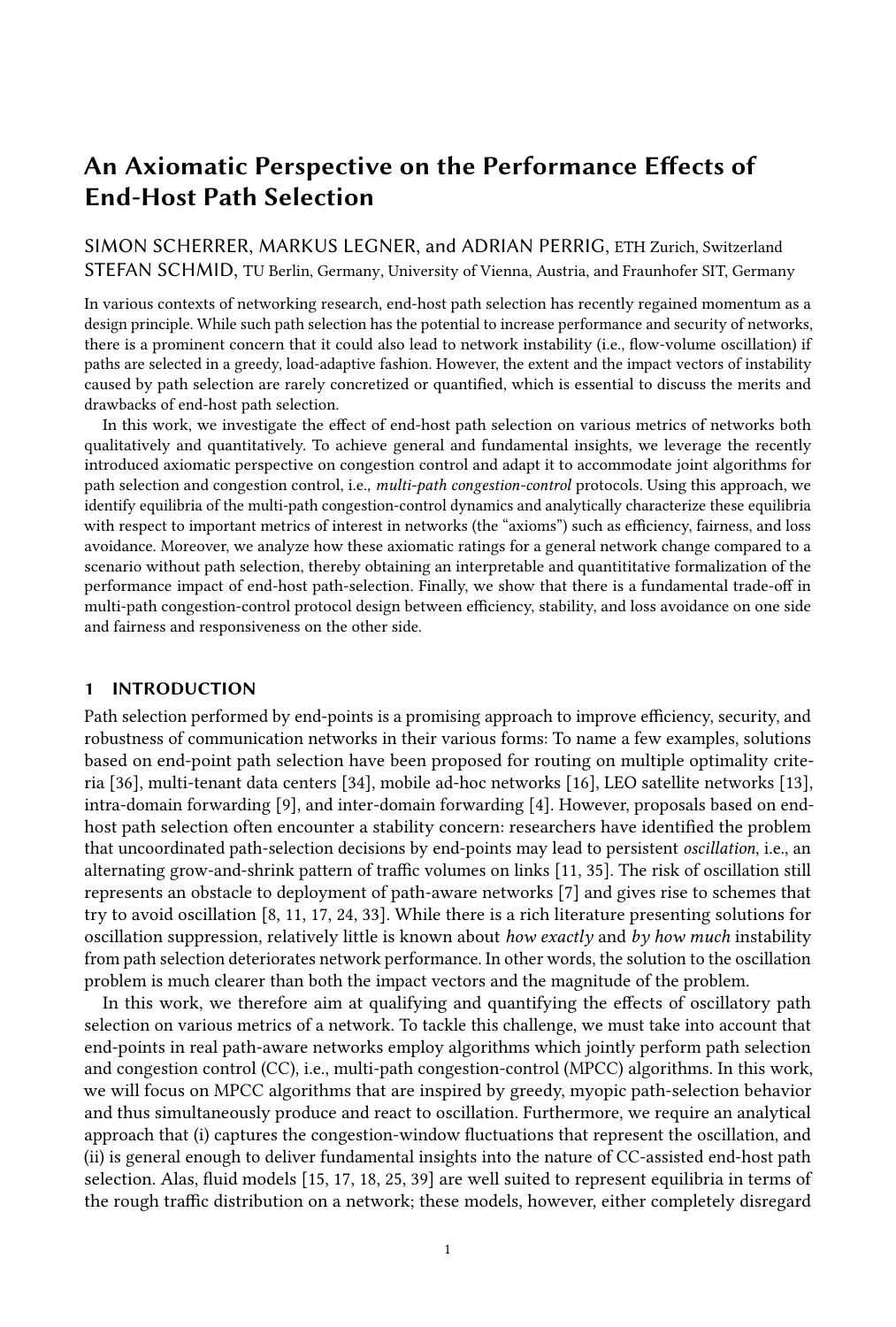#### <span id="page-18-0"></span>6.2 Fundamental Trade-Offs

In Sections [5.2](#page-12-0) and [6.1,](#page-14-1) the dependency of the MPCC dynamics on the migration rate (or responsiveness)  $m$  and the reset softness  $r$  has been qualified and quantified. These characterizations allow to observe the following trade-off in the design of systems with end-host path selection:

<span id="page-18-1"></span>INSIGHT 10. Trade-O Regarding Migration Rate. Efficiency  $\epsilon$  and convergence  $\gamma$  are more favorable under low migration rates, whereas fairness n and responsiveness m are more favorable under high migration rates, implying a fundamental trade-off between these axioms.

However, we note that this trade-off is only valid within equilibrium classes, e.g., for comparing lossless equilibria among each other, but not *across* equilibrium classes: Lowering the migration rate below a certain (low) level restricts the set of possible equilibria to lossy equilibria, which are worse in terms of efficiency and convergence than lossless equilibria (cf. Insight [5\)](#page-15-1).

Regarding loss avoidance, the effect of migration rates depends on the remaining network parameters. If resets are hard  $(r \t 0)$ , higher migration rates are associated with lower loss rate (as higher migration rates make lossless equilibria more likely, which are optimal in terms of loss). In contrast, if resets are soft  $(r \t 1)$ , lossless equilibria are impossible and the effects of the migration rate on the loss rate are unclear in general, because the migration rate non-monotonically affects the aggregate additive increase (cf. the curve for maximal  $\Delta\lambda$  given  $\alpha_S$  and lossy equilibria in Fig. [8b\)](#page-15-0). However, this unpredictable effect vanishes for constant additive-increase functions (such as  $\alpha_1$ from Section [6.1\)](#page-14-1). For constant-increase functions, a higher migration rate leads to a higher loss rate given soft resets. This finding underlines the relevance of congestion-window adaptation on path switch: Depending on the reset softness, higher migration rates may increase or reduce loss.

Despite this subtle relationship of migration rates and the axiomatic metrics, we can identify parameters  $m$  and  $r$  that are optimal with respect to all the metrics efficiency, loss, and convergence simultaneously. These parameters are given by the lowest  $m$  such that a lossless equilibrium is still possible given a complete reset  $r = 0$ . These parameters yield a lossless equilibrium with high efficiency and convergence (cf. Insight [10\)](#page-18-1).

Insight 11. No Trade-O between E ciency, Loss Avoidance and Convergence. Since there exist protocol parameters that are optimal with respect to efficiency, loss avoidance, and convergence simultaneously, there exists no fundamental trade-off between these metrics.

Unfortunately, determining these optimal parameters requires knowledge about specific and variable properties of the target network, i.e., the number of agents  $|A|$  and the path-bottleneck capacities  $C_{\pi}$  in the network, making it unattainable in most practical settings.

Finally, when determining the reset softness  $r$ , a further trade-off arises:

INSIGHT 12. Trade-O Regarding Reset So ness. There is a fundamental trade-off between convergence  $\gamma$  and loss  $\lambda$ , both of which are more favorable under low reset softness (hard resets), and efficiency  $\epsilon$ , which is more favorable under high reset softness (soft resets).

## 7 RELATED WORK

Traditionally, the effects of end-host path selection have been theoretically studied in the literature on selfish routing. In this line of research, the classic Wardrop model [\[39\]](#page-21-4) is used to characterize stable traffic distributions (equilibria) that result from uncoordinated path selection by self-interested agents. These equilibria have been thoroughly investigated with respect to their existence [\[28,](#page-21-9) [30\]](#page-21-10), their efficiency (typically termed Price of Anarchy [\[20,](#page-20-21) [26,](#page-20-22) [29,](#page-21-11) [31\]](#page-21-12)), and their convergence properties [\[10,](#page-20-23) [11,](#page-20-4) [32\]](#page-21-13). However, the Wardrop model cannot represent congestion-control dynamics appropriately, which we consider important for characterizing the impact of end-host path selection on network performance.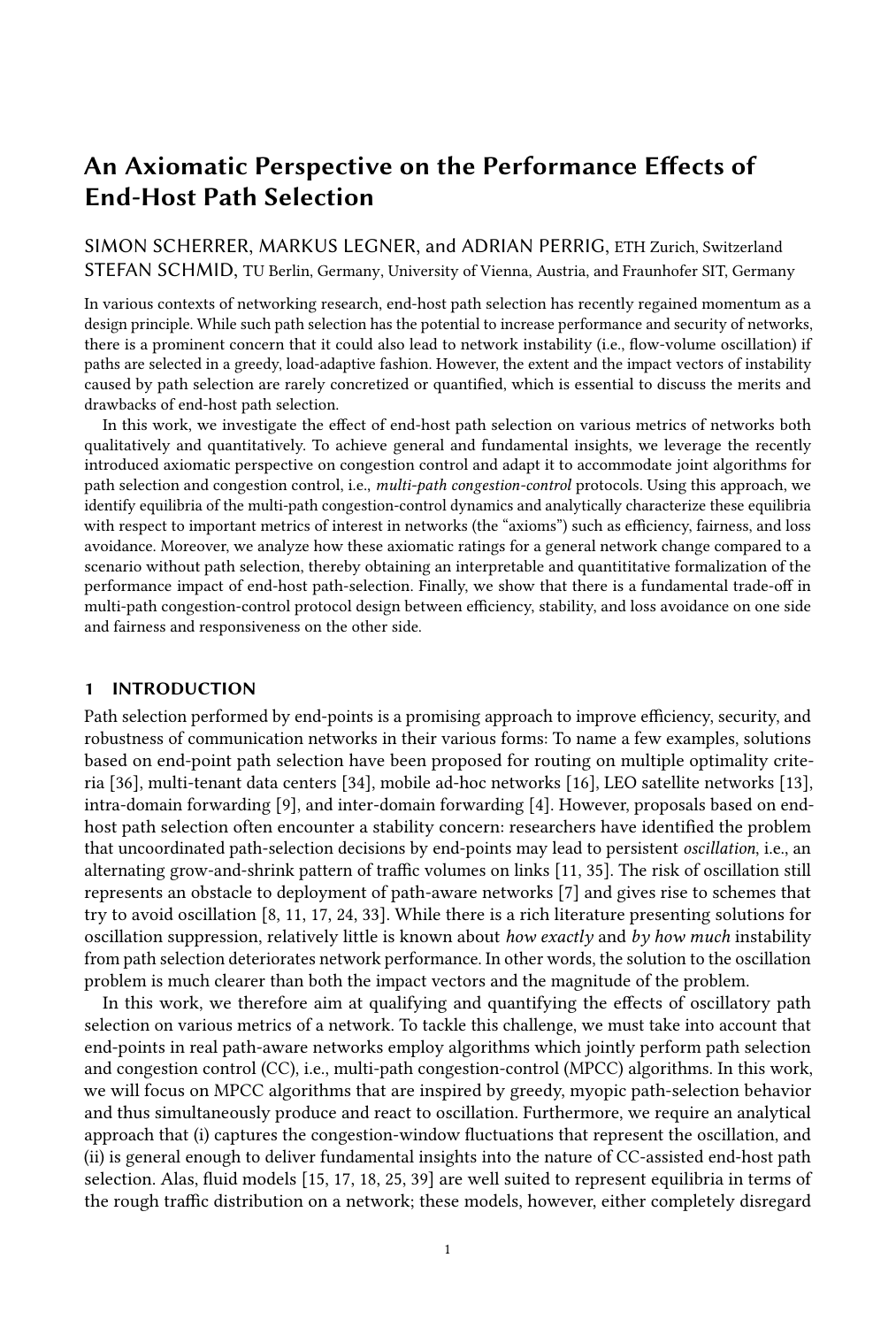In research about multi-path congestion control, there has been widespread use of fluid models which can better represent congestion-control dynamics [\[15,](#page-20-9) [17,](#page-20-7) [18,](#page-20-10) [25\]](#page-20-11). However, also these models focus on representing equilibria in terms of approximate traffic distributions on networks and do not capture stability-relevant small-scale dynamics such as congestion-window fluctuations. More applied approaches rely on reasoning from network examples and experimental validation and have been used in the design of MPTCP algorithms such as LIA [\[27,](#page-20-13) [40\]](#page-21-5) and OLIA [\[19\]](#page-20-12). These approaches are rather suited for the design of concrete protocols than for the elicitation of fundamental properties of end-host path selection. Moreover, MPTCP research typically only investigates the effects of path selection by scrutinizing friendliness concerns between single-path and multi-path TCP users in the same network, not by looking at the impact that the introduction of end-host path selection has on aggregate performance based on various metrics.

In contrast, the axiomatic approach used in this paper allows to qualify and quantify the performance impact of path selection on a fundamental level while taking congestion-control dynamics into account. Thanks to this power, the axiomatic perspective has been applied to various topics beyond game theory: In computer science, for example, research on congestion control [\[41\]](#page-21-6), routing protocols [\[21\]](#page-20-24), and recommendation systems [\[3\]](#page-20-25) have benefited from axiom-based approaches.

The effects of end-host path selection have also been characterized by Wang et al. [\[38\]](#page-21-7), whose 'cost of not splitting in routing' captures the difference in network utility between a scenario where end-hosts select a single path and a scenario where multiple paths can be selected. However, this work differs from ours in investigating static rate allocations instead of dynamic rate evolution, in evaluating a single metric (utility) instead of multiple axioms, and in contrasting different modes of end-host path selection instead of contrasting path selection with path pre-determination.

#### 8 CONCLUSION

Motivated by a stability concern about end-host path selection, we qualify and quantify the performance impact of such path-selection-induced instability in this work. More precisely, we analyze a general network in which end-hosts employ greedy load-adaptive path selection and characterize the resulting traffic pattern with respect to five metrics of interest ("axioms"): efficiency, loss avoidance, convergence, fairness and responsiveness. Through this analysis, we show how the performance impact of end-host path selection depends on the path-migration behavior, the underlying congestion-control protocol, and the structure of the network. Among the dependencies that we present and explain, there are both intuitive, well-known dependencies (e.g., high migration rates decrease efficiency) and non-intuitive, more complex dependencies (e.g., very low migration rates increase loss). Moreover, we show that there are fundamental limitations such that no multipath congestion-control protocol can optimize all metrics simultaneously.

We understand our work as a first step, which allows many avenues for follow-up research. For example, it would be interesting to extend the model for additional congestion-control behaviors (e.g., latency-based protocols or model-based protocols such as BBR [\[6\]](#page-20-26)), additional path-switching behaviors (e.g., based on a path-switching probability proportional to the load difference between paths) and more general networks. However, while our insights admittedly stem from a simplified model, we believe that the illustrated dependencies and the axiomatic reasoning in general can inform the discussion about the merits and perils of end-host path selection.

#### ACKNOWLEDGEMENTS

We gratefully acknowledge support from ETH Zurich, from SNSF for project ESCALATE (200021L -182005), and from the Austrian Science Fund (FWF) for project I 4800-N (ADVISE), 2020-2023. Moreover, we thank Joel Wanner for his helpful feedback, the anonymous reviewers for their careful reviews, and Edmundo de Souza e Silva for his shepherding.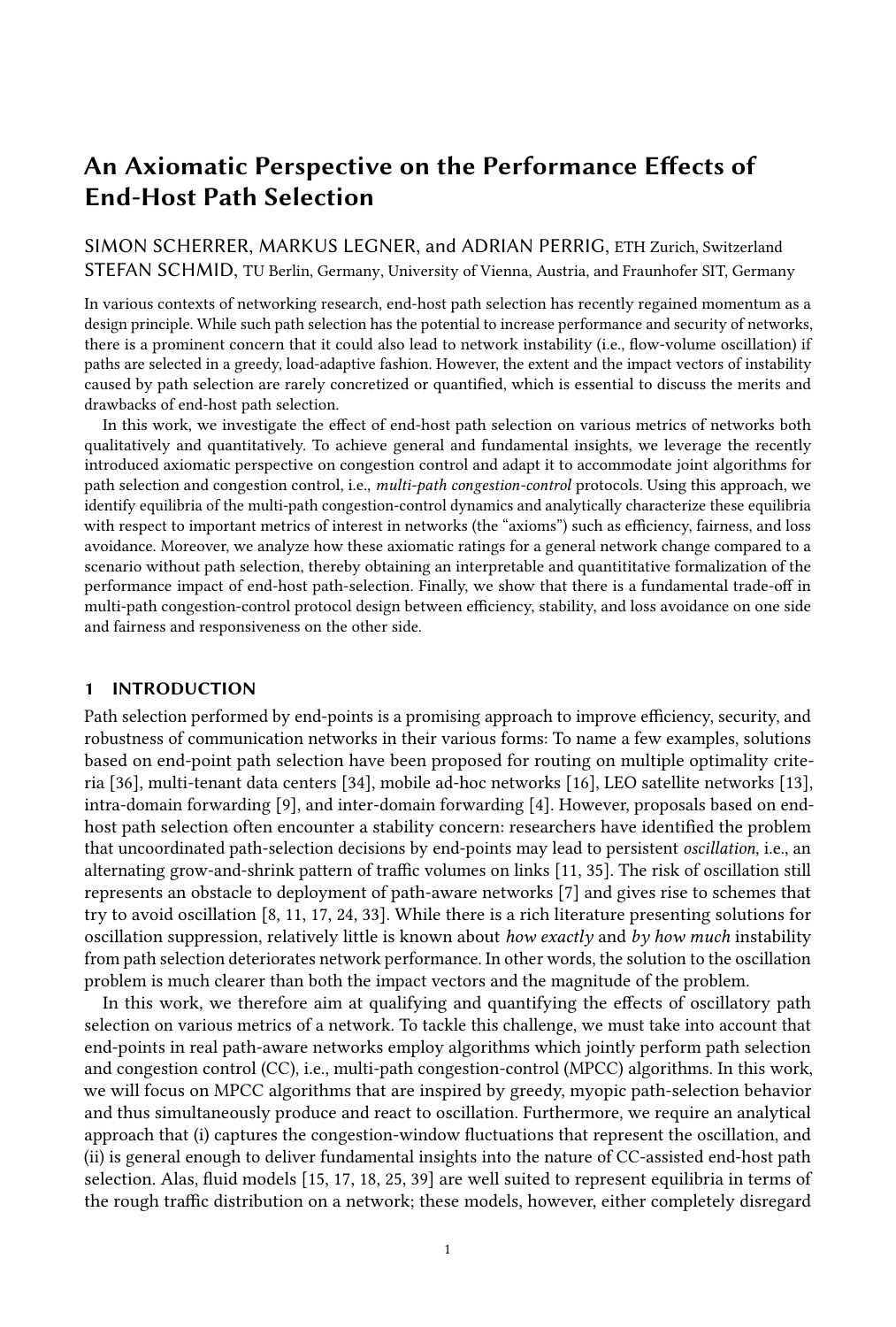### REFERENCES

- <span id="page-20-20"></span>[1] Aditya Akella, Srinivasan Seshan, Richard Karp, Scott Shenker, and Christos Papadimitriou. 2002. Selfish behavior and stability of the Internet: A game-theoretic analysis of TCP. ACM SIGCOMM Computer Communication Review 32, 4 (2002), 117–130.
- <span id="page-20-18"></span>[2] Eitan Altman, KE Avrachenkov, and BJ Prabhu. 2005. Fairness in MIMD congestion control algorithms. Telecommunication Systems (2005).
- <span id="page-20-25"></span>[3] Reid Andersen, Christian Borgs, Jennifer Chayes, Uriel Feige, Abraham Flaxman, Adam Kalai, Vahab Mirrokni, and Moshe Tennenholtz. 2008. Trust-based recommendation systems: an axiomatic approach. In Proceedings of the International Conference on World Wide Web. 199–208.
- <span id="page-20-3"></span>[4] David Barrera, Laurent Chuat, Adrian Perrig, Raphael M Reischuk, and Pawel Szalachowski. 2017. The SCION Internet Architecture. Commun. ACM (2017).
- <span id="page-20-14"></span>[5] Douglas H Blair and Robert A Pollak. 1982. Acyclic collective choice rules. Econometrica: Journal of the Econometric Society (1982).
- <span id="page-20-26"></span>[6] Neal Cardwell, Yuchung Cheng, C Stephen Gunn, Soheil Hassas Yeganeh, and Van Jacobson. 2016. BBR: Congestionbased congestion control. Queue 14, 5 (2016), 20–53.
- <span id="page-20-5"></span>[7] Spencer Dawkins. 2020. Path Aware Networking: Obstacles to Deployment (A Bestiary of Roads Not Taken). Internet-Draft draft-irtf-panrg-what-not-to-do-16. Internet Engineering Task Force. [https://datatracker.ietf.org/doc/html/draft-irtf](https://datatracker.ietf.org/doc/html/draft-irtf-panrg-what-not-to-do-16)[panrg-what-not-to-do-16](https://datatracker.ietf.org/doc/html/draft-irtf-panrg-what-not-to-do-16) Work in Progress.
- <span id="page-20-6"></span>[8] Anwar Elwalid, Cheng Jin, Steven Low, and Indra Widjaja. 2002. MATE: Multipath Adaptive Traffic Engineering. Computer Networks (2002).
- <span id="page-20-2"></span>[9] Clarence Filsfils, Nagendra Kumar Nainar, Carlos Pignataro, Juan Camilo Cardona, and Pierre Francois. 2015. The segment routing architecture. In IEEE Global Communications Conference (GLOBECOM).
- <span id="page-20-23"></span>[10] Simon Fischer and Berthold Vöcking. 2004. On the evolution of selfish routing. In European Symposium on Algorithms. Springer, 323–334.
- <span id="page-20-4"></span>[11] Simon Fischer and Berthold Vöcking. 2009. Adaptive Routing with Stale Information. Theoretical Computer Science (2009).
- <span id="page-20-19"></span>[12] Oded Galor. 2007. Discrete dynamical systems. Springer Science & Business Media.
- <span id="page-20-1"></span>[13] Giacomo Giuliari, Tobias Klenze, Markus Legner, David Basin, Adrian Perrig, and Ankit Singla. 2020. Internet backbones in space. ACM SIGCOMM Computer Communication Review (2020).
- <span id="page-20-17"></span>[14] Sangtae Ha, Injong Rhee, and Lisong Xu. 2008. CUBIC: a new TCP-friendly high-speed TCP variant. ACM SIGOPS Review (2008).
- <span id="page-20-9"></span>[15] Huaizhong Han, Srinivas Shakkottai, Christopher V Hollot, Rayadurgam Srikant, and Don Towsley. 2006. Multi-path tcp: a joint congestion control and routing scheme to exploit path diversity in the internet. IEEE/ACM Transactions on networking (2006).
- <span id="page-20-0"></span>[16] David B Johnson and David A Maltz. 1996. Dynamic source routing in ad hoc wireless networks. In Mobile computing. Springer.
- <span id="page-20-7"></span>[17] Frank Kelly and Thomas Voice. 2005. Stability of end-to-end algorithms for joint routing and rate control. ACM SIGCOMM Computer Communication Review (2005).
- <span id="page-20-10"></span>[18] Peter Key, Laurent Massoulié, and Don Towsley. 2007. Path selection and multipath congestion control. In IEEE International Conference on Computer Communications (INFOCOM). IEEE, 143–151.
- <span id="page-20-12"></span>[19] Ramin Khalili, Nicolas Gast, Miroslav Popovic, and Jean-Yves Le Boudec. 2013. MPTCP is not Pareto-optimal: Performance issues and a possible solution. IEEE/ACM Transactions on Networking (2013).
- <span id="page-20-21"></span>[20] Elias Koutsoupias and Christos Papadimitriou. 1999. Worst-case equilibria. In Annual Symposium on Theoretical Aspects of Computer Science. Springer, 404–413.
- <span id="page-20-24"></span>[21] Omer Lev, Moshe Tennenholtz, and Aviv Zohar. 2015. An axiomatic approach to routing. In INFOCOM.
- <span id="page-20-16"></span>[22] Jeonghoon Mo, Richard J La, Venkat Anantharam, and Jean Walrand. 1999. Analysis and comparison of TCP Reno and Vegas. In INFOCOM. IEEE.
- <span id="page-20-15"></span>[23] John F Nash Jr. 1950. The bargaining problem. Econometrica: Journal of the Econometric Society (1950).
- <span id="page-20-8"></span>[24] Srihari Nelakuditi, Zhi-Li Zhang, Rose P Tsang, and David Hung-Chang Du. 2002. Adaptive Proportional Routing: a Localized QoS Routing Approach. IEEE/ACM Transactions on Networking (2002).
- <span id="page-20-11"></span>[25] Qiuyu Peng, Anwar Walid, and Steven H Low. 2013. Multipath TCP algorithms: theory and design. ACM SIGMETRICS Performance Evaluation Review (2013).
- <span id="page-20-22"></span>[26] Lili Qiu, Yang Richard Yang, Yin Zhang, and Scott Shenker. 2003. On selfish routing in Internet-like environments. In Proceedings of the Conference on Applications, Technologies, Architectures, and Protocols for Computer Communications.
- <span id="page-20-13"></span>[27] Costin Raiciu, Mark Handley, and Damon Wischik. 2011. Coupled congestion control for multipath transport protocols. RFC 6356.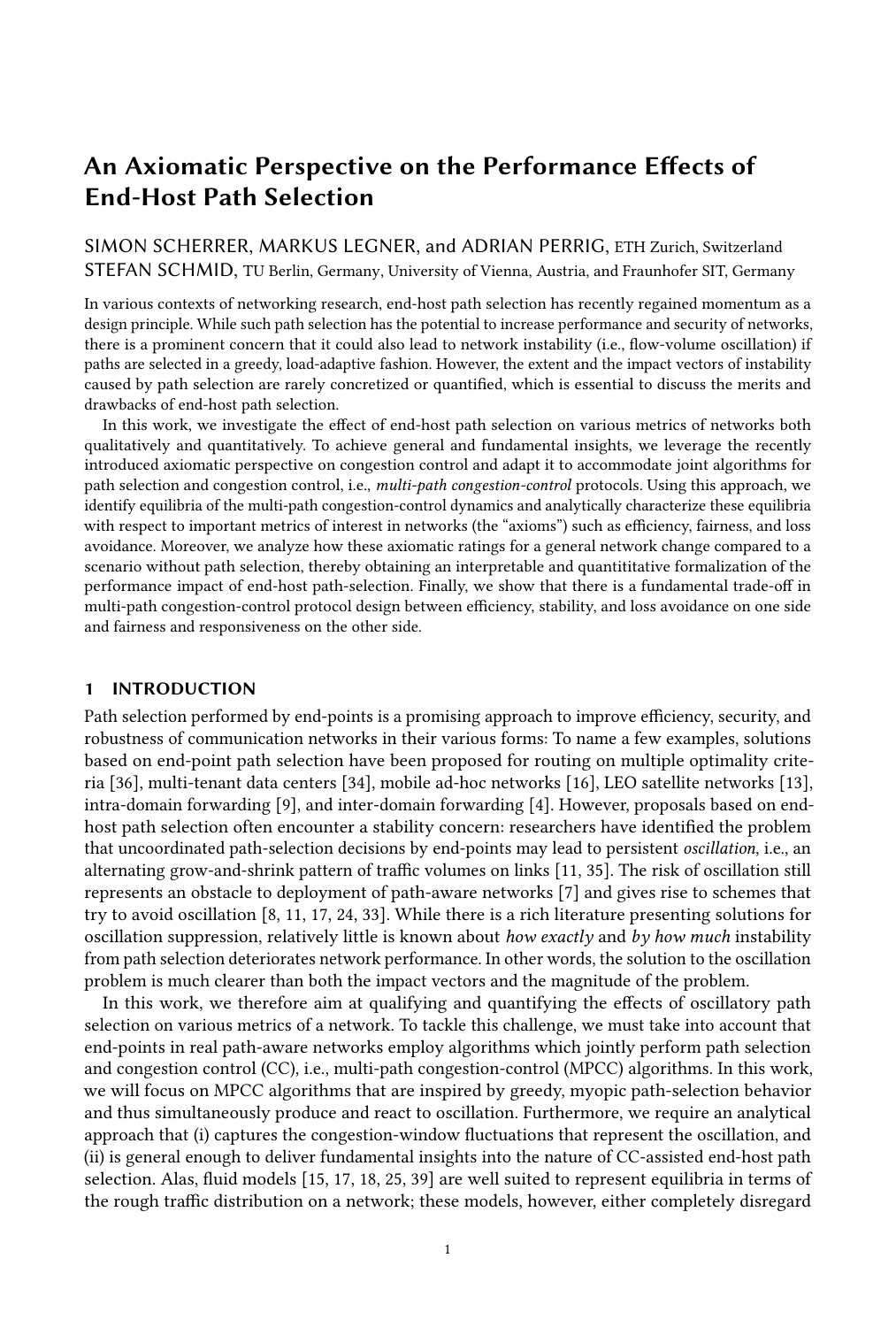- <span id="page-21-9"></span>[28] Robert W Rosenthal. 1973. A class of games possessing pure-strategy Nash equilibria. International Journal of Game Theory (1973).
- <span id="page-21-11"></span>[29] Tim Roughgarden. 2003. The price of anarchy is independent of the network topology. J. Comput. System Sci. (2003).
- <span id="page-21-10"></span>[30] Tim Roughgarden. 2007. Routing games. Vol. 18. Cambridge University Press, 459–484. [https://doi.org/10.1017/](https://doi.org/10.1017/CBO9780511800481.020) [CBO9780511800481.020](https://doi.org/10.1017/CBO9780511800481.020)
- <span id="page-21-12"></span>[31] Tim Roughgarden and Éva Tardos. 2002. How bad is selfish routing? *J. ACM* (2002).
- <span id="page-21-13"></span>[32] William H Sandholm. 2001. Potential games with continuous player sets. Journal of Economic theory (2001).
- <span id="page-21-3"></span>[33] Simon Scherrer, Markus Legner, Adrian Perrig, and Stefan Schmid. 2020. Incentivizing Stable Path Selection in Future Internet Architectures. International Symposium on Computer Performance, Modeling, Measurements and Evaluation (2020).
- <span id="page-21-1"></span>[34] Muhammad Shahbaz, Lalith Suresh, Jennifer Rexford, Nick Feamster, Ori Rottenstreich, and Mukesh Hira. 2019. Elmo: Source routed multicast for public clouds. In Proceedings of ACM SIGCOMM. 458–471.
- <span id="page-21-2"></span>[35] Anees Shaikh, Jennifer Rexford, and Kang G Shin. 2001. Evaluating the Impact of Stale Link State on Quality-of-Service routing. IEEE/ACM Transactions on Networking (2001).
- <span id="page-21-0"></span>[36] João Luís Sobrinho and Miguel Alves Ferreira. 2020. Routing on Multiple Optimality Criteria. In Proceedings of the Annual conference of the ACM Special Interest Group on Data Communication on the applications, technologies, architectures, and protocols for computer communication. 211–225.
- <span id="page-21-8"></span>[37] Wright Stevens et al. 1997. TCP slow start, congestion avoidance, fast retransmit, and fast recovery algorithms. RFC 2001.
- <span id="page-21-7"></span>[38] Meng Wang, Chee Wei Tan, Weiyu Xu, and Ao Tang. 2011. Cost of not splitting in routing: Characterization and estimation. IEEE/ACM Transactions on Networking 19, 6 (2011), 1849–1859.
- <span id="page-21-4"></span>[39] John Glen Wardrop. 1952. Some theoretical aspects of road traffic research. Proceedings of the institution of civil engineers (1952).
- <span id="page-21-5"></span>[40] Damon Wischik, Costin Raiciu, Adam Greenhalgh, and Mark Handley. 2011. Design, Implementation and Evaluation of Congestion Control for Multipath TCP. In NSDI, Vol. 11. 8–8.
- <span id="page-21-6"></span>[41] Doron Zarchy, Radhika Mittal, Michael Schapira, and Scott Shenker. 2019. Axiomatizing congestion control. Proceedings of the ACM Conference on Measurement and Analysis of Computing Systems (SIGMETRICS) 3, 2 (2019), 1–33.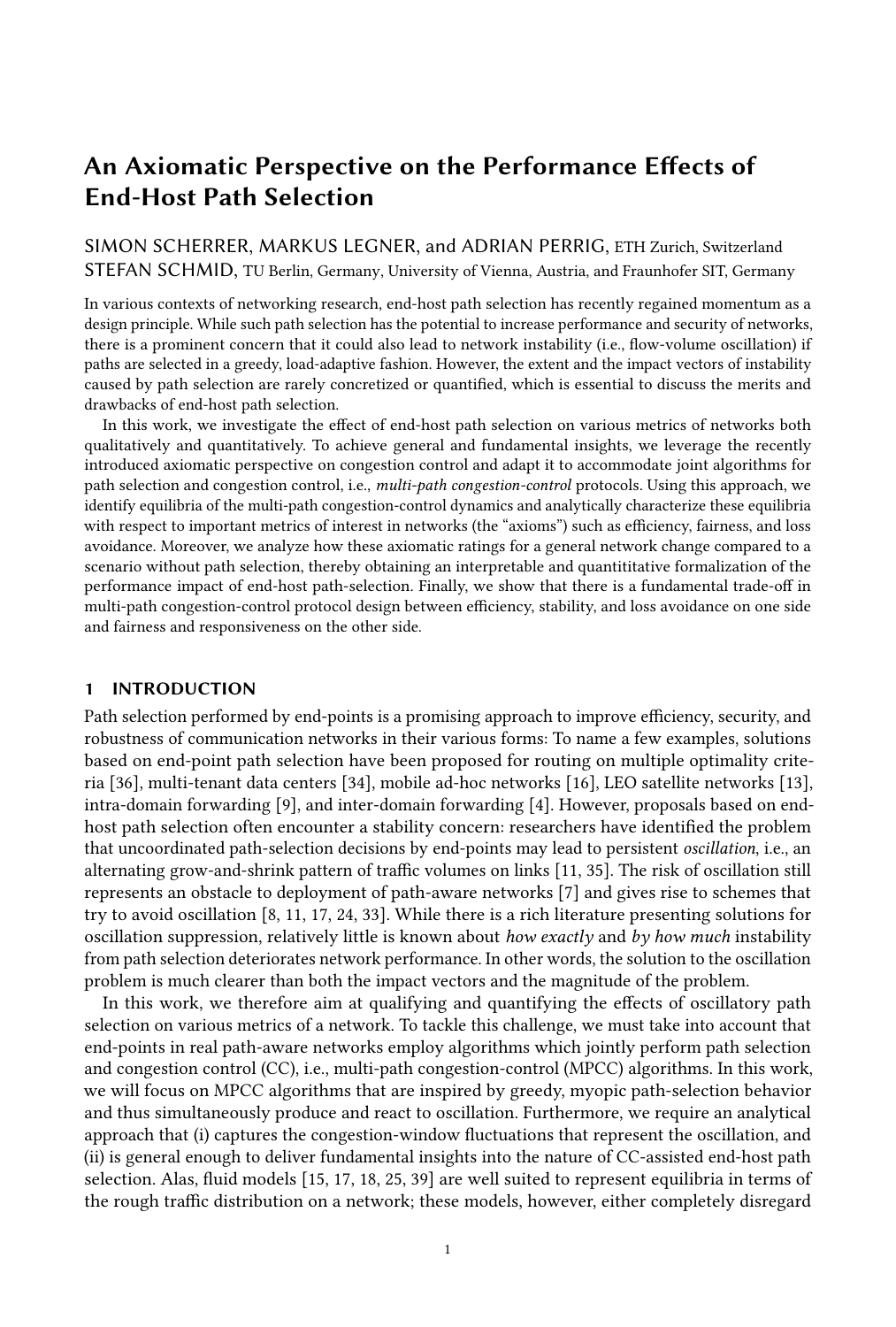#### <span id="page-22-0"></span>A ANALYSIS OF THE CONTINUITY-TIME DISTRIBUTION

The agent dynamics involved in  $P$ -step oscillation (Definition [1\)](#page-6-4) allow to estimate how long the agents on a path have already been using that path without a packet loss, i.e., allow to characterize the distribution of the continuity time introduced above. For the following analysis, we introduce the notation  $\theta^1\pi$ ,  $t^\circ$ , which shall denote the time since the most recent loss event on path  $\pi$  at time t.

We now derive a probability distribution P  $\tau_i^1 t^\circ = \tau$ , giving the probability that agent *i* on path  $\pi_i^1 t^\circ$  has continuity time  $\tau$  2 N at time t. This distribution will later be used to determine the expected congestion-window increase  $\hat{\alpha}_{\pi}^{\dagger}t^{\circ}$  in Eq. [\(4b\)](#page-5-0). We consider an arbitrary agent *i* 2 *A* at an arbitrary time t, residing on path  $\pi_i^1 t^\circ$ . Clearly, agent i must have continuity time  $\tau_i^1 t^\circ = 0$  right after a loss event, i.e., whenever  $\theta^1 \pi_i^1 t^0$ ,  $t^0 = 0$ , irrespective of the rank of  $\pi_i^1 t^0$ :

$$
8t \text{ s.t. } \theta \pi_i^{-1}t^0, t = 0, p \ 2 \ \text{PW}. \quad \text{P} \ \tau_i^{-1}t^0 = 0 \ \text{rank} \ \pi_i^{-1}t^0, t = p = 1 \tag{33}
$$

However, in the subsequent time steps, where  $\theta \pi_i^{\dagger} \theta$ ,  $\theta$ , the continuity-time distribution of agent *i* on path  $\pi_i^1 t^0$  depends on the rank of that path. If rank  $\pi_i^1 t^0$ ,  $t^0 = 0$  or, equivalently, rank<sup>1</sup> $\pi_i$ <sup>1</sup>t 1<sup>o</sup>, t 1 =  $\vec{P}$  1, all the  $\hat{a}^{1p}$  <sup>1°</sup> agents that were on path  $\pi$  in the last time step  $t$  1 have remained on the path and have increased their continuity time by 1, but their *relative* share is reduced by on-migration from other paths:

$$
8t \text{ s.t. } \theta \pi_i^1 t^0, t \neq j \quad 0, \ \tau \neq 0.
$$
\n
$$
P \tau_i^1 t^0 = \tau \text{ rank } \pi_i^1 t^0, t = 0
$$
\n
$$
= P \tau_i \ t \quad 1 = \tau \quad 1 \text{ rank } \pi_i^1 t \quad 1^0, t \quad 1 = P \quad 1 \quad \hat{a}^{1P} \cdot \hat{a}^{10^0}
$$
\n
$$
= P \tau_i \ t \quad 1 = \tau \quad 1 \text{ rank } \pi_i^1 t \quad 1^0, t \quad 1 = P \quad 1 \quad 1 \quad m^{0P} \quad 1
$$
\n
$$
(34)
$$

All the  $m^{-1}N \quad \hat{a}^{1p-10}$  agents that migrated from the other paths have continuity time 0:

$$
8t \text{ s.t. } \theta \pi_i^{-1}t^0, t \quad j \quad 0. \quad P \quad \tau_i^{-1}t^0 = 0 \quad \text{rank } \pi_i^{-1}t^0, t \quad = 0 \quad = \frac{m^{-1}N}{\hat{a}^{10^0}} \frac{\hat{a}^{1P} \quad 1^{00}}{\hat{a}^{10^0}} = 1 \quad 1 \quad m^{0P-1}. \tag{35}
$$

If path  $\pi_i^+i^o$  has rank $\pi_i^+i^o$ ,  $t^o < 0$ , the continuity-time distribution has been shifted up by 1 in the last time step, but is otherwise unaffected:

8t s.t.  $\theta$   $\pi_i$ <sup>1</sup>t<sup>o</sup>, t j 0, p 2 »P\k n f0g,  $\tau$  j 0.

$$
\Pr_{\tau_i^{-1}} t^0 = \tau \text{ j rank } \pi_i^{-1} t^0, t = p = \Pr_{\tau_i^{-1}} t \quad 1^0 = \tau \quad 1 \text{ j rank } \pi_i^{-1} t \quad 1^0, t \quad 1 = p \quad 1 \tag{36}
$$

These recursive characterizations of the probability distribution are equivalent to the following explicit definition of the continuity-time distribution, which is visualized in Fig. [12:](#page-25-2)

INSIGHT 13. At time t, the probability that an agent i on a path  $\pi_i^1 t^\circ$  with rank p and time since last loss  $\theta \pi_i^1 t^0$ , t has continuity time  $\tau$  is

$$
P \tau; t, p := P \tau_i^1 t^0 = \tau \text{ j rank } \pi_i^1 t^0, t = p
$$
\n
$$
\sum_{i=1}^{n} \frac{1}{i!} \frac{1}{i!} \frac{m^0 \sigma_i^1 t^0 e^{i} P^{1^0}}{m^0 P^{1^0}} \text{ if } t = \theta \pi_i^1 t^0, t
$$
\n
$$
= \sum_{i=1}^{n} \frac{1}{i!} \frac{1}{i!} \frac{1}{i!} \frac{m^0 P^{1^0}}{m^0 P^{1^0}} \frac{1}{i!} \frac{1}{i!} \frac{1}{i!} \frac{1}{i!} \frac{1}{i!} \frac{1}{i!} \frac{1}{i!} \frac{1}{i!} \frac{1}{i!} \frac{1}{i!} \frac{1}{i!} \frac{1}{i!} \frac{1}{i!} \frac{1}{i!} \frac{1}{i!} \frac{1}{i!} \frac{1}{i!} \frac{1}{i!} \frac{1}{i!} \frac{1}{i!} \frac{1}{i!} \frac{1}{i!} \frac{1}{i!} \frac{1}{i!} \frac{1}{i!} \frac{1}{i!} \frac{1}{i!} \frac{1}{i!} \frac{1}{i!} \frac{1}{i!} \frac{1}{i!} \frac{1}{i!} \frac{1}{i!} \frac{1}{i!} \frac{1}{i!} \frac{1}{i!} \frac{1}{i!} \frac{1}{i!} \frac{1}{i!} \frac{1}{i!} \frac{1}{i!} \frac{1}{i!} \frac{1}{i!} \frac{1}{i!} \frac{1}{i!} \frac{1}{i!} \frac{1}{i!} \frac{1}{i!} \frac{1}{i!} \frac{1}{i!} \frac{1}{i!} \frac{1}{i!} \frac{1}{i!} \frac{1}{i!} \frac{1}{i!} \frac{1}{i!} \frac{1}{i!} \frac{1}{i!} \frac{1}{i!} \frac{1}{i!} \frac{1}{i!} \frac{1}{i!} \frac{1}{i!} \frac{1}{i!} \frac{1}{i!} \frac{1}{i!} \frac{1}{i!} \frac{1}{i!} \frac{1}{i!} \frac{1}{i!} \frac{1}{i
$$

On a path  $\pi$  with rank  $p$  at time  $t$ , the expected additive increase  $\hat{\alpha}_{\pi}^{\dagger}t^{\circ}$  at time  $t$  is therefore:

$$
\hat{\alpha}_{\pi}^{-1}t^{\circ} = {}^{1}1 \quad m^{\circ} \stackrel{\text{I}_{\theta,p} \text{m}}{P} {}^{1}P {}^{1}^{\circ} \quad \alpha^{\circ}t^{\theta^{\circ}} \quad \overset{\text{d}^{1}\theta}{\bullet} \overset{\text{de}}{P}{}^{0} {}^{1}1 \quad 11 \quad m^{\circ P} {}^{1} \circ {}^{1}1 \quad m^{\circ k^{\circ}P} {}^{1}^{\circ} \quad \alpha^{\circ}Tk \quad p^{\circ} \quad (38)
$$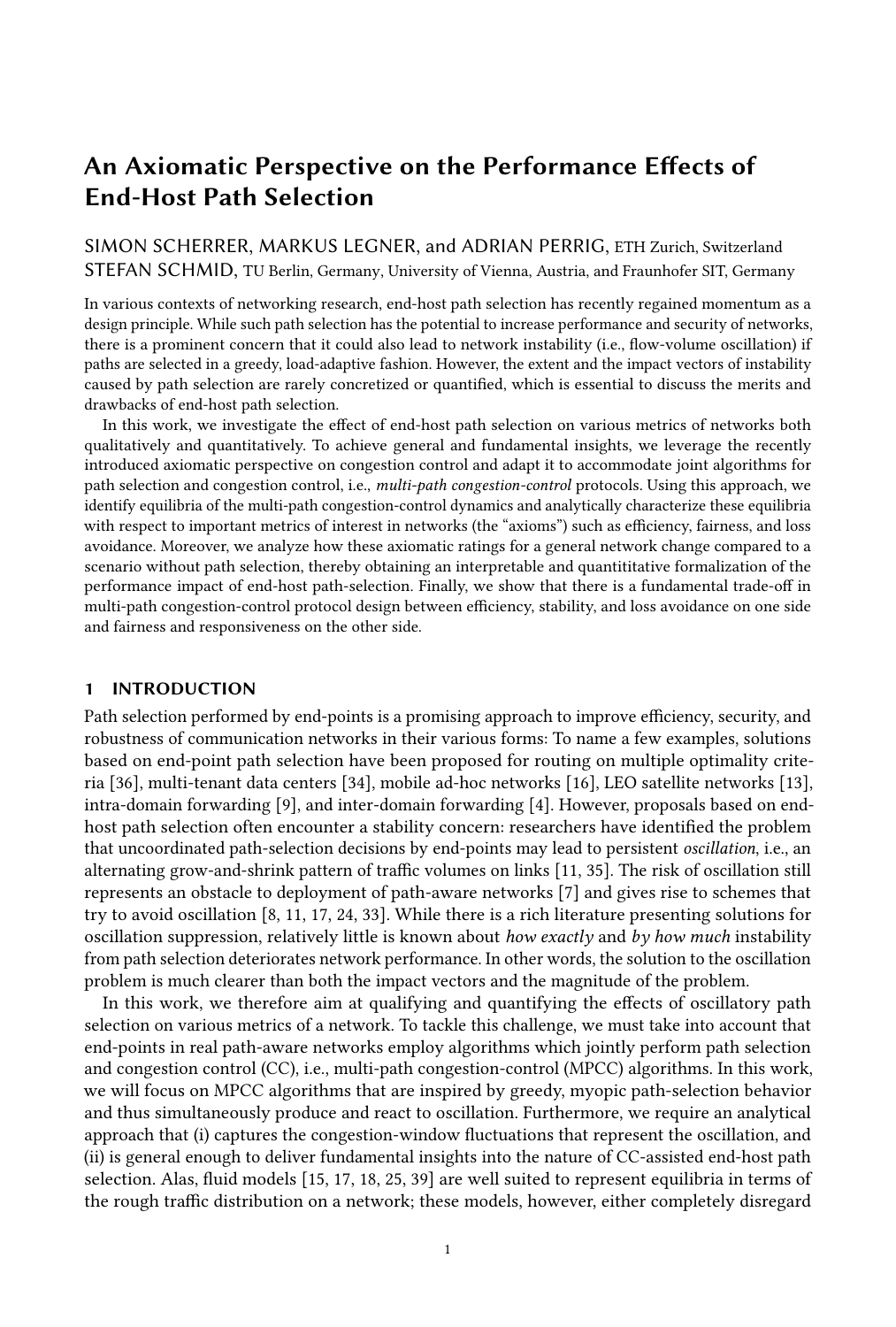<span id="page-23-1"></span>

Fig. 10. Simulated MPCC dynamics  $f^1a_\pi{}^1t^0$ ,  $f_\pi{}^1t^{00}g_{\pi2\Pi}$  (gray dashed) and expected MPCC dynamics  $f^3 \hat{a}_{\pi}^1 t^0$ ,  $\hat{f}_{\pi}^1 t^{00} g_{\pi} 2\Pi$  (in color) for  $P = 3$ ,  $N = 1000$ ,  $\alpha^1 \tau^0 = 1$ ,  $\beta = 0.7$ , and  $C_{\pi} = 12000$  for every  $\pi$  2 II.

where  $\theta = \theta^1 \pi$ ,  $t^0$ .

For increasing time since the last loss  $(\theta \mid 1)$ , the expected average additive increase on a path with rank  $p$  converges to the following quantity, which can be easily computed for any additive-increase function  $\alpha$ :

$$
\hat{\alpha}^{1}p^{\circ} = \bigotimes_{k=0}^{\infty} 11 \quad 11 \quad m^{\circ P} \quad 10 \quad 11 \quad m^{\circ k^{\circ}P} \quad 1^{\circ} \quad \alpha^{\circ}Pk \quad p^{\circ} \tag{39}
$$

#### <span id="page-23-0"></span>B APPROXIMATION ACCURACY

The expected MPCC dynamics in Eq. [\(4\)](#page-5-0) are an approximation of the actual probabilistic MPCC dynamics in Eq. [\(2\)](#page-4-0), which are unsuitable for analytic investigation. In order to demonstrate the accuracy of this approximation, we present a comparison between the actual dynamics and the expected dynamics for a selection of parameters in Fig. [10.](#page-23-1) In each sub-figure, the actual MPCC dynamics from Eqs. [\(2a\)](#page-4-1) and [\(2b\)](#page-4-0) are simulated and shown with light gray lines, and the expected dynamics are computed and drawn with colored lines (agent dynamics in dotted lines, flow dynamics in dashed lines).

In Fig. [10\(](#page-23-1)a) and Fig. 10(b) (i.e.,  $r < 1$ ), the expected dynamics are compared with results from 5 simulation runs of the actual dynamics. The expected dynamics appropriately capture the structure of both the agent dynamics and the flow dynamics, in particular the curvature, the convergence behavior and the reaction to loss (e.g., at  $t = 35$  in Fig. [10\(](#page-23-1)b)). As the actual dynamics are realizations of a random variable, their values deviate from the expectation; however, the variance is modest.

In Fig. [10\(](#page-23-1)c) (i.e,  $r = 1$ ), the actual flow dynamics look more different from the expected flow dynamics than for  $r < 1$ . This difference is due to loss events at different points in time, which can even result in case of low variance, but make the dynamics look quite different. However, the pattern of recurring loss is well captured by the expected dynamics. In order to make this similarity visible, only one simulation run of the actual dynamics is shown.

The analysis above is repeated for more paths and a non-constant additive-increase function in Appendix [B.](#page-23-0) In particular, we repeat this analysis for constant additive increase, but with  $P = 5$ (cf. Fig. [11a\)](#page-24-0), as well as with an additive-increase function that mimics TCP slow-start behavior  $(\alpha_S^1 \tau^0 = 2^{\tau}$  if  $\tau$   $\check{Y}$  5 else 1) for both  $P = 3$  (cf. Fig. [11b\)](#page-24-0) and  $P = 5$  (cf. Fig. [11c\)](#page-24-0).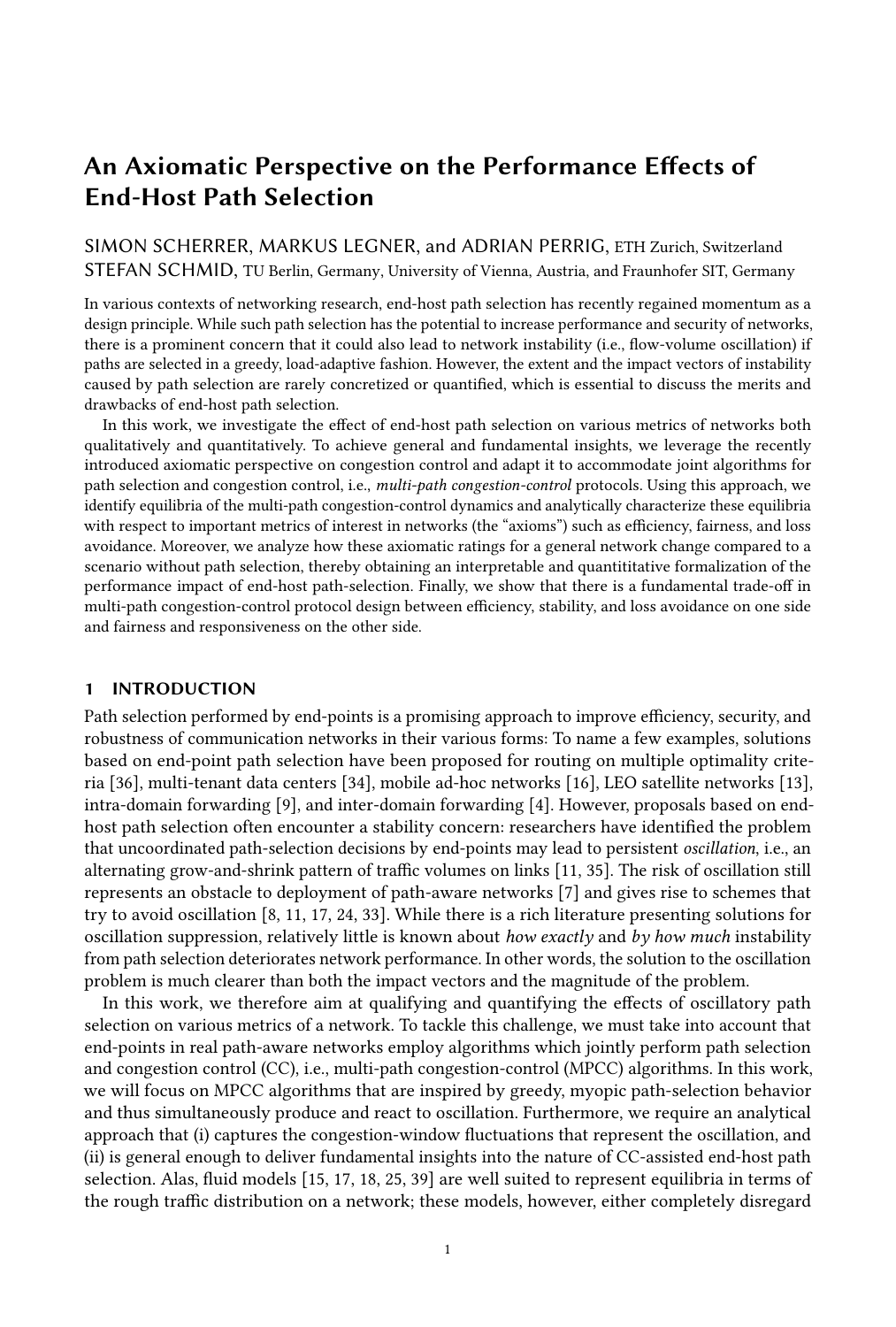<span id="page-24-0"></span>

(c)  $P = 5$ ,  $\alpha_S^{-1} \tau^0 = 2^{\tau}$  if  $\tau$   $\gamma$  5 else 1.

Fig. 11. Comparison of model and simulations to demonstrate approximation accuracy.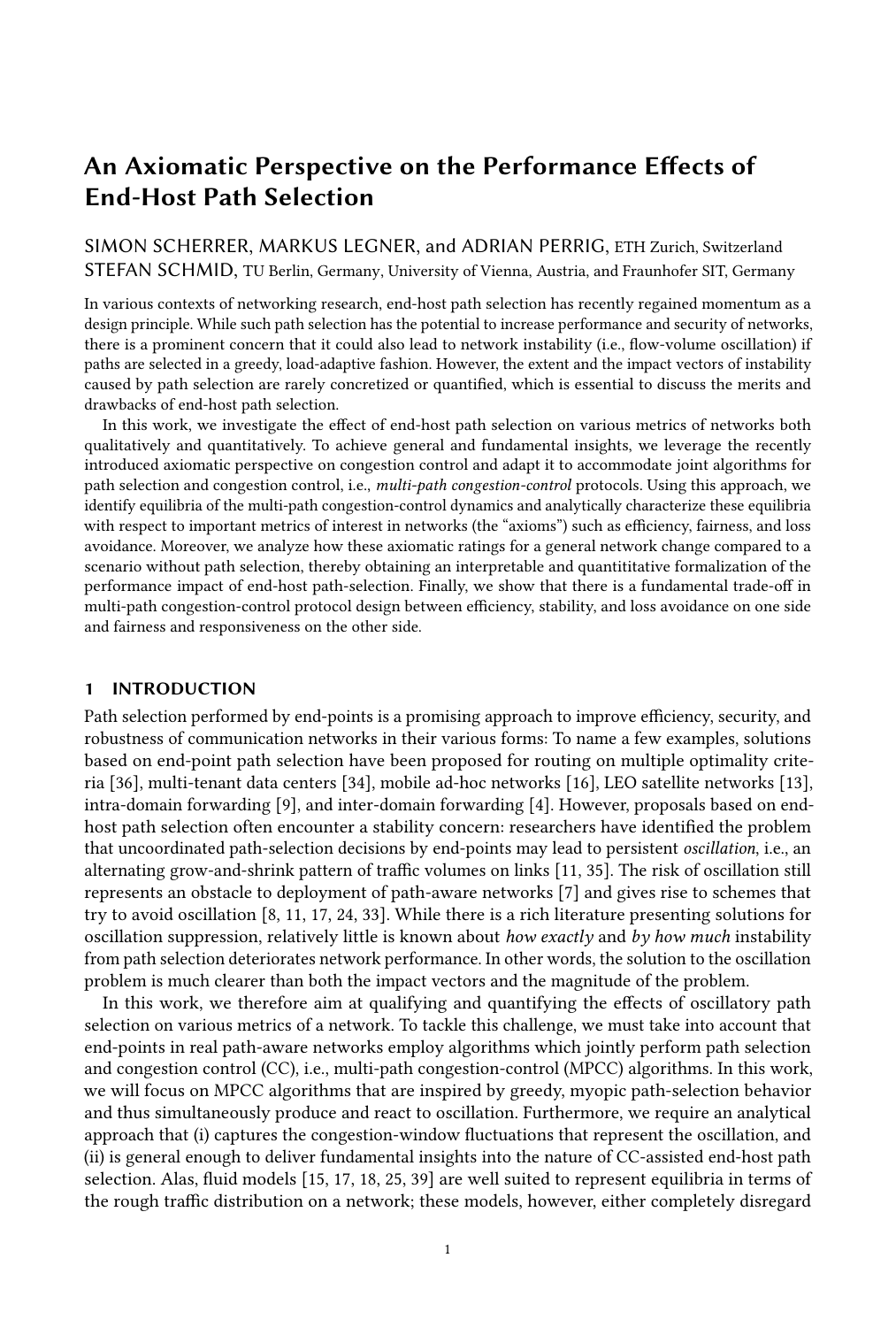<span id="page-25-2"></span>



Fig. 12. Continuity-time distribution for  $P = 3$ ,  $m =$ 0.15, and different  $\theta$ . The dashed lines represent the function  $1_1$   $1_1$   $m^{\circ P}$   $1^{\circ}$   $1_1$   $m^{\circ 1}$   $n^{\circ}$   $p^{\circ}$   $p^{\circ}$   $1^{\circ}$   $1^{\circ}$ .

Fig. 13. Visualization of parameter sub-space that is inconsistent with  $P$ -step oscillation for different additive-increase functions  $\alpha_1^1 \tau^0 = 1$  and  $\alpha_S^1 \tau^0 =$ <sup>1</sup>2<sup> $\tau$ </sup> if  $\tau$   $\dot{Y}$  5 else 1<sup>o</sup>.

## <span id="page-25-1"></span>C LOGICAL CONSISTENCY OF P-STEP OSCILLATION

In Section [3.3,](#page-8-0) we have shown that given P-step oscillation and without capacity limits, the flow dynamics exponentially converge to a dynamic equilibrium where the rank- $p$  path carries flow volume  $\hat{f}^{\dagger}p^{\circ}$  in every time step. The general rank-*p* equilibrium flow volume is given by the following term:

$$
\hat{f}^{\dagger}p^{\circ} = \frac{\int_{p^{0}=0}^{p^{0}=1} \frac{1}{1-m^{0}p^{0}} p^{\circ} \hat{a}^{\dagger}p^{\circ}}{1} \frac{\hat{a}^{\dagger}p^{\circ}}{1} \frac{\hat{a}^{\dagger}p^{\circ}}{1} \frac{\hat{a}^{\dagger}p^{\circ}}{1} \frac{\hat{a}^{\dagger}p^{\circ}}{1} \frac{\hat{a}^{\dagger}p^{0}}{1} \frac{\hat{a}^{\dagger}p^{0}}{1} \frac{\hat{a}^{\dagger}p^{0}}{1} \frac{\hat{a}^{\dagger}p^{0}}{1} \frac{\hat{a}^{\dagger}p^{\circ}}{1} \frac{\hat{a}^{\dagger}p^{\circ}}{1} \frac{\hat{a}^{\dagger}p^{\circ}}{1} \frac{\hat{a}^{\dagger}p^{\circ}}{1} \frac{\hat{a}^{\dagger}p^{\circ}}{1} \frac{\hat{a}^{\dagger}p^{\circ}}{1} \frac{\hat{a}^{\dagger}p^{\circ}}{1} \frac{\hat{a}^{\dagger}p^{\circ}}{1} \frac{\hat{a}^{\dagger}p^{\circ}}{1} \frac{\hat{a}^{\dagger}p^{\circ}}{1} \frac{\hat{a}^{\dagger}p^{\circ}}{1} \frac{\hat{a}^{\dagger}p^{\circ}}{1} \frac{\hat{a}^{\dagger}p^{\circ}}{1} \frac{\hat{a}^{\dagger}p^{\circ}}{1} \frac{\hat{a}^{\dagger}p^{\circ}}{1} \frac{\hat{a}^{\circ}}{1} \frac{\hat{a}^{\circ}}{1} \frac{\hat{a}^{\circ}}{1} \frac{\hat{a}^{\circ}}{1} \frac{\hat{a}^{\circ}}{1} \frac{\hat{a}^{\circ}}{1} \frac{\hat{a}^{\circ}}{1} \frac{\hat{a}^{\circ}}{1} \frac{\hat{a}^{\circ}}{1} \frac{\hat{a}^{\circ}}{1} \frac{\hat{a}^{\circ}}{1} \frac{\hat{a}^{\circ}}{1} \frac{\hat{a}^{\circ}}{1} \frac{\hat{a}^{\circ}}{1} \frac{\hat{a}^{\circ}}{1} \frac{\hat{a}^{\circ}}{1} \frac{\hat{a}^{\
$$

<span id="page-25-0"></span>Interestingly, analyzing the equilibrium flow volumes  $\hat{f}^{\dagger p^{\circ}} g_{p2\,}{}_{p_{\mathfrak{h}}}$  allows to draw conclusions about the occurrence of  $P$ -step oscillation for a certain parameter combination, which works by logical contraposition: If P-step oscillation occurs for a certain parameter combination, then P-step oscillation produces the equilibrium flow volumes  $f \hat{f}^1{}^{p} \hat{g}_{p2}{}_{p}$ . However, if the equilibrium flow volumes are themselves inconsistent with P-step oscillation, i.e., if  $\hat{f}^1{}^{p^{\circ}}$   $\hat{Y} \hat{f}^1{}^{p}$ ,  $\hat{I}^{\circ}$  for some  $p \geq \hat{I}$  1¼, then the equilibrium cannot exist and there is a contradiction. This contradiction suggests that  $P$ -step oscillation is fundamentally impossible for the given parameter combination, as  $P$ -step oscillation would have produced the equilibrium flow volumes if it had occurred.<sup>[8](#page-25-3)</sup>

Based on this reasoning, we can find a parameter sub-space for which P-step oscillation is impossible. More precisely, given any parameter combination, we can compute the equilibrium flow volumes  $\int \hat{f}^1 P^\circ \psi_{p^2}$  and check if  $\hat{f}^1 P^\circ \circ \hat{f}^1 P^\circ \circ \hat{f}^1 P^\circ$  for any  $p \geq p$  1\%. As Eq. [\(40\)](#page-25-0) shows, the parameter space for the equilibrium flow volumes consists of the migration rate  $m$ , the reset softness r, the number of paths P, the additive-increase function  $\alpha^1 \tau^0$ , and the number of agents N (appearing in  $\hat{a}^{\dagger}p^{\circ}$ ). Luckily, as N is a linear coefficient of  $\hat{f}^{\dagger}p^{\circ}$  and N i 0, N can be eliminated in the inequality  $\hat{f}^1{}^{p^0}$   $\hat{Y}$   $\hat{f}^1{}^{p_1}$   $\hat{I}^0$ . We performed such an exploration of the parameter space with a focus

<span id="page-25-3"></span> $8$ Note that the inverse is not true: The absence of a contradiction does not mean that  $P$ -step oscillation necessarily occurs for a given parameter combination.